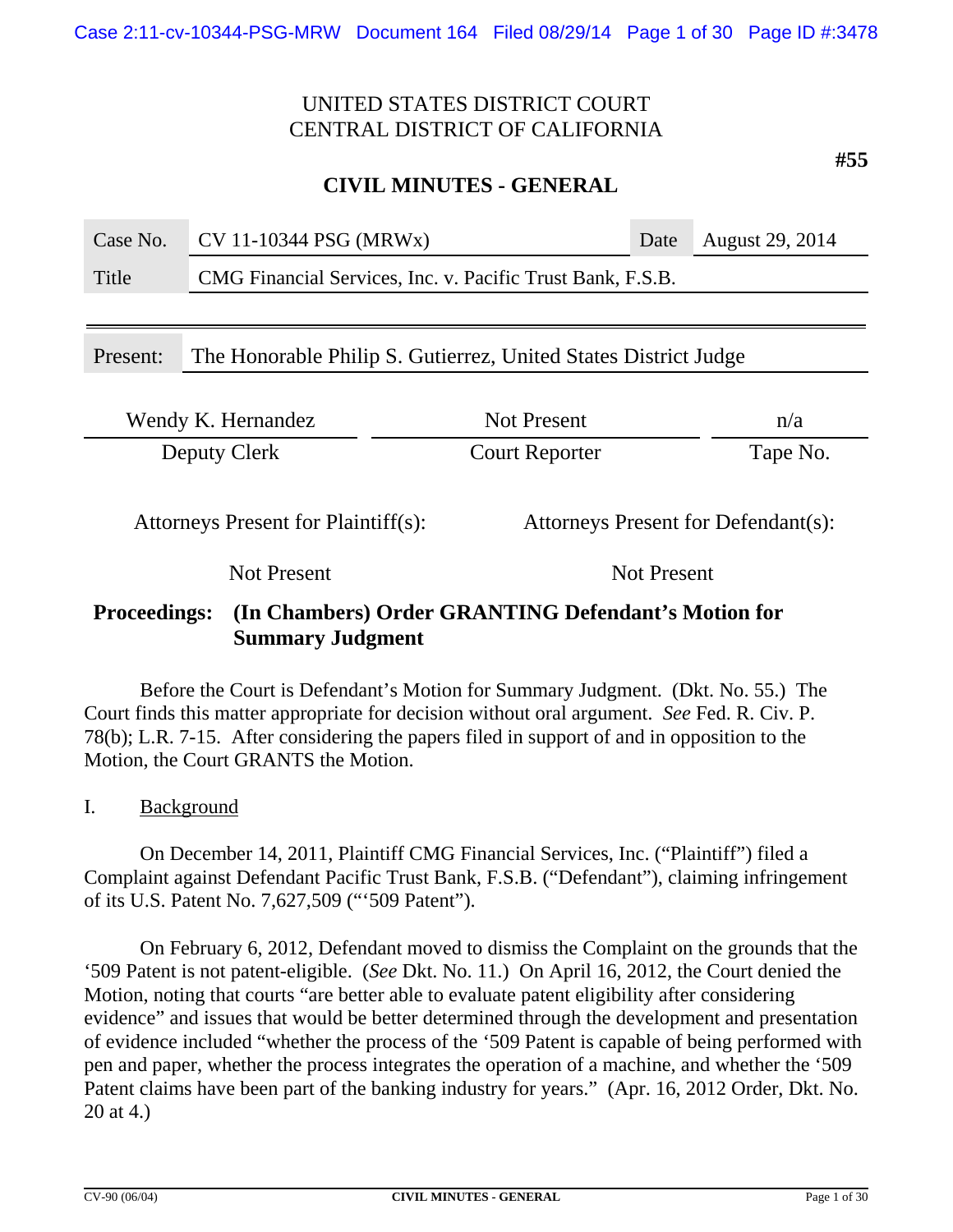### **CIVIL MINUTES - GENERAL**

|       | Case No. $CV 11-10344 PSG (MRWx)$                          | Date August 29, 2014 |
|-------|------------------------------------------------------------|----------------------|
| Title | CMG Financial Services, Inc. v. Pacific Trust Bank, F.S.B. |                      |

On May 4, 2012, Defendant filed its Answer and Counterclaim. (Dkt. No. 26.) Defendant denied the material allegations in the Complaint and counterclaimed that the '509 Patent is invalid, seeking a declaratory judgment to that effect. (*Id.* at 8.) Plaintiff filed its Answer to the Counterclaim on May 24, 2012. (Dkt. Nos. 29, 32.)

On October 29, 2012, Defendant filed the instant Motion for Summary Judgment, arguing that the '509 Patent is invalid as a matter of law, as well as a Statement of Uncontroverted Facts and Conclusions of Law, the Declaration of Dr. Michael Lea, with attached Exhibits A through C, and Request for Judicial Notice, with attached Exhibits A through C. (Dkt. Nos. 55-58.)

On November 5, 2012, Plaintiff filed its Amended Opening Claim Construction Brief, along with Exhibits A through  $L^1$  (Dkt. Nos. 62, 63.) On November 16, 2012, Defendant filed its Responsive Claim Construction Brief, Declaration of Dr. Michael Lea, with attached Exhibit A, the Declaration of Amy C. Quartarolo, with attached Exhibits A through S, and Objections to Evidence Submitted by Plaintiff. (Dkt. Nos. 64-67.)

On November 19, 2012, Plaintiff filed an Ex Parte Application for Order Denying the Motion for Summary Judgment as Premature, or in the Alternative, for an Order Striking the Expert Witness Declaration of Dr. Michael Lea, with supporting documents. (Dkt. No. 68) The Court denied the Ex Parte Application on November 21, 2012. (Dkt. No. 74.)

Plaintiff filed Opposition to the Motion for Summary Judgment on November 26, 2012, in addition to the Declaration of David Zacharias, the Declaration of Michaele N. Turnage Young, the Declaration of Douglas Nesbit, Objections to Evidence submitted by Defendant, Statement of Genuine Issues, and Request for Judicial Notice with attached Exhibits. (Dkt. Nos. 76-83.)

The Court entered an Order on November 28, 2012, requiring the parties to submit supplemental briefing regarding the import of the Federal Circuit's decision in *PerkinElmer, Inc. v. Intema Ltd.*, 496 F. App'x 65 (Fed. Cir. Nov. 20, 2012), on the pending Motion for Summary Judgment. (Nov. 28, 2012 Order, Dkt. No. 84.)

<sup>1</sup> On November 3, 2012, Plaintiff filed its Opening Claim Construction Brief, but made a mistake when filing it electronically. (*See* Dkt. Nos. 60, 61.) Plaintiff then submitted an Amended Claim Construction Brief on November 16, 2013. (*See* Dkt. No. 62.)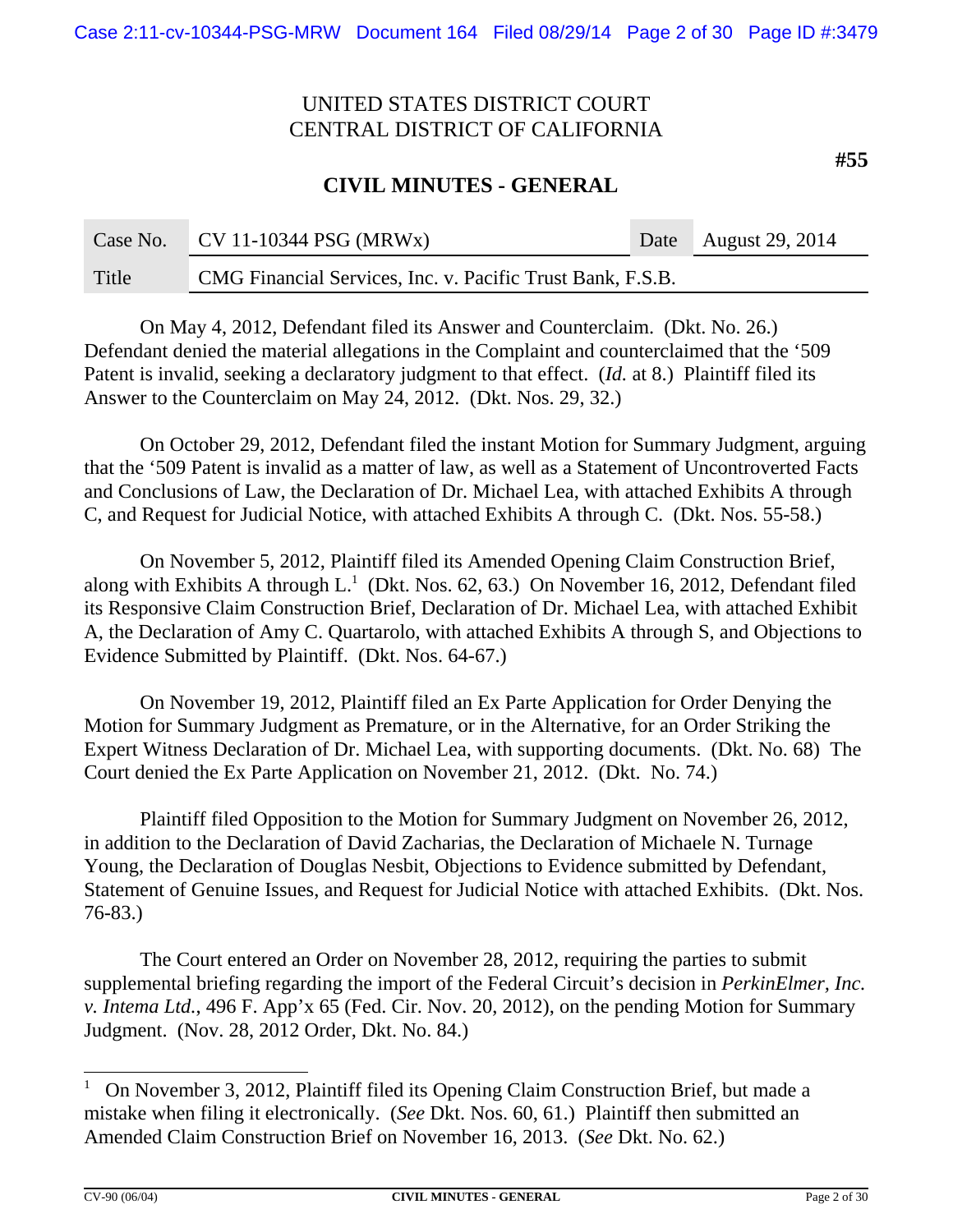### **CIVIL MINUTES - GENERAL**

|       | Case No. $CV 11-10344 PSG (MRWx)$                          | Date August 29, 2014 |
|-------|------------------------------------------------------------|----------------------|
| Title | CMG Financial Services, Inc. v. Pacific Trust Bank, F.S.B. |                      |

On November 30, 2012, Plaintiff filed its Reply in support of its Claim Construction Brief, with the Declaration of David Zacharias and Exhibits 1 and 2. (Dkt. No. 86.)

In response to the Court's November 28, 2012 Order, the parties filed their supplemental briefs on December 19, 2012. (Dkt. Nos. 87-89.)

Defendant filed its Reply in support of the Motion for Summary Judgment on January 14, 2013, as well as evidentiary objections and its response to Plaintiff's Statement of Genuine Issues. (Dkt. Nos. 90-92.)

On May 17, 2013, the parties filed a joint stipulation for leave to submit supplemental briefing regarding the import of the Federal Circuit's decision in *CLS Bank Int'l v. Alice Corp. PTY Ltd.*, 717 F.3d 1269 (Fed. Cir. 2013), on the pending Motion for Summary Judgment. (Dkt. No. 112.) The Court granted the stipulation. (Dkt. No. 113.) The parties filed their supplemental briefs on May 28, 2013. (Dkt. Nos. 116, 117.) The parties filed notices of supplemental authority on June 5, 6, and 21, 2013. (Dkt. Nos. 119, 120, 122, 124.)

On June 24, 2013, the Court ordered the parties to submit supplemental briefing on the Federal Circuit's decision *Ultramercial, LLC v. Hulu, LLC*, 722 F.3d 1335 (Fed. Cir. 2013). (Dkt. Nos. 125-127.) The parties filed timely supplemental briefs. (Dkt. Nos. 129, 131, 133.)

On December 9, 2013, the Court entered an Order staying Defendant's Motion for Summary Judgment pending the Supreme Court's review of the Federal Circuit's en banc opinion in *CLS Bank Int'l v. Alice Corp. Pty. Ltd.*, 717 F.3d 1269 (Fed. Cir. 2013). (Dec. 9, 2013 Order, Dkt. No. 140; *see also* Dkt. No. 142.)

On January 30, 2014, Plaintiff moved the Court to lift the stay, but the Court denied the request on March 4, 2013. (Dkt. Nos. 143-145, 149-151.)

On June 19, 2014, the Court re-opened the action and ordered further briefing regarding the Supreme Court's decision in *Alice Corp. Pty. Ltd. v. CLS Bank Int'l*, 573 U.S. \_\_, 134 S. Ct. 2347 (2014). (Dkt. No. 152.) Defendant filed its supplemental brief on July 10, 2014 (hereinafter "Def. Supp. Br."). (Dkt. No. 155.) Plaintiff filed its supplemental brief on July 18, 2014 (hereinafter "Pl. Supp. Br."). (Dkt. No. 156.) The Court took the Motion for Summary Judgment off calendar and under submission on August 15, 2014. (Dkt. No. 163.)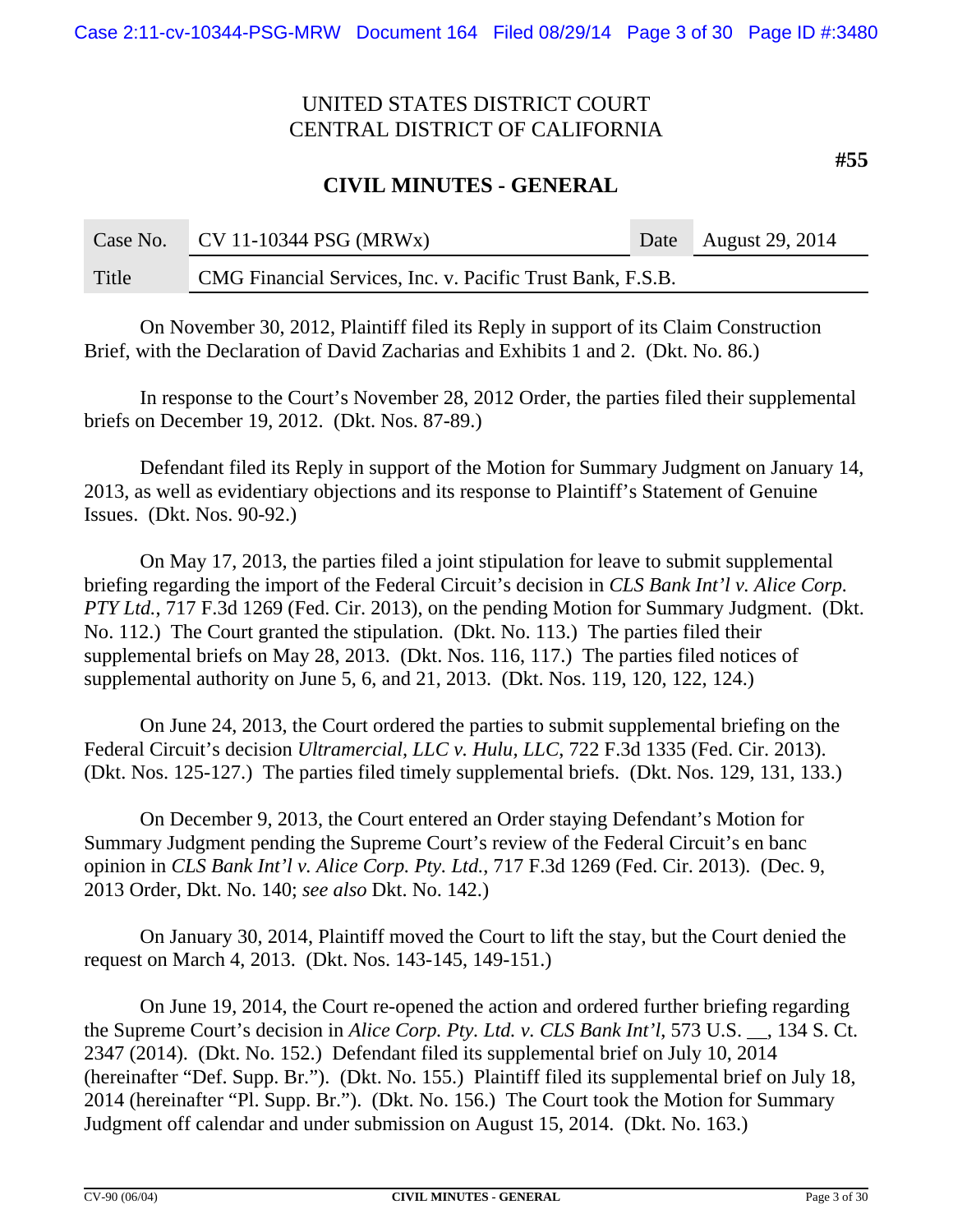### **CIVIL MINUTES - GENERAL**

Case No. CV 11-10344 PSG (MRWx) Date August 29, 2014 Title CMG Financial Services, Inc. v. Pacific Trust Bank, F.S.B.

### II. Legal Standard

Federal Rule of Civil Procedure 56(c) establishes that summary judgment is proper only when "the pleadings, the discovery and disclosure materials on file, and any affidavits show that there is no genuine issue as to any material fact and that the movant is entitled to judgment as a matter of law." The moving party has the burden of demonstrating the absence of a genuine issue of fact for trial. *See Anderson v. Liberty Lobby, Inc.*, 477 U.S. 242, 256 (1986). If the moving party satisfies the burden, the party opposing the motion must set forth specific facts showing that there remains a genuine issue for trial, and "may not rest upon mere allegations or denials of his pleading." *See id*. at 248, 257 (citations omitted). A non-moving party who bears the burden of proving at trial an element essential to its case must sufficiently establish a genuine dispute of fact with respect to that element or face summary judgment. *See Celotex Corp. v. Catrett*, 477 U.S. 317, 322-23 (1986). Such an issue of fact is a genuine and material issue if it cannot be reasonably resolved in favor of either party and may affect the outcome of the suit. *See Anderson*, 477 U.S. at 248, 250-51.

If the moving party seeks summary judgment on a claim or defense for which it bears the burden of proof at trial, the moving party must use affirmative, admissible evidence. Admissible declarations or affidavits must be based on personal knowledge, must set forth facts that would be admissible evidence at trial, and must show that the declarant or affiant is competent to testify as to the facts at issue. *See* Fed. R. Civ. P. 56(e).

### III. Uncontroverted Facts

The following material facts are supported adequately by admissible evidence and uncontroverted. They are "admitted to exist without controversy" for the purposes of this Motion. *See* L.R. 56-3.

The '509 Patent, which was issued on December 1, 2009, is entitled "Home Ownership Payment System and Method." (*See* '509 Patent.) According to the Abstract, the Patent is directed to:

A system and method for providing a line of credit to a mortgagee, while simultaneously paying off the mortgage loan of the mortgagee, by setting up an integrated account comprised of funds periodically deposited therein by the mortgagee with mortgage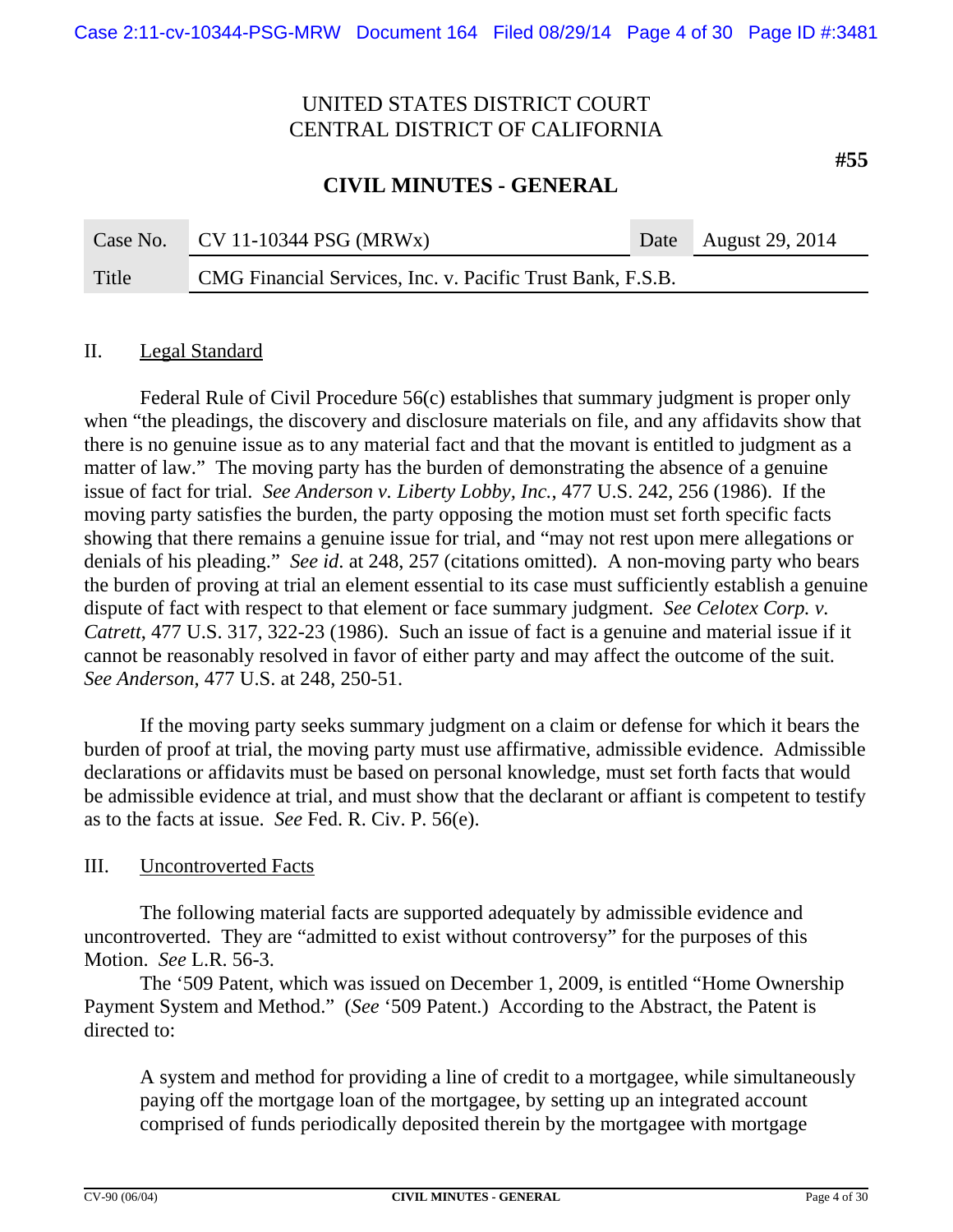### **CIVIL MINUTES - GENERAL**

| Case No. | $CV 11-10344 PSG (MRWx)$                                   | Date August 29, 2014 |
|----------|------------------------------------------------------------|----------------------|
| Title    | CMG Financial Services, Inc. v. Pacific Trust Bank, F.S.B. |                      |

payment means associated with the account for paying down the mortgage. The account provides a line of credit to the mortgagee based on the equity the mortgagee has in the predetermined value of the property covered by the mortgage, and means are provided for withdrawal of funds from the account by the mortgagee.

(*Id.* at Abstract.)The background section of the Patent explains that before the '509 Patent, there were no payment plans that "[replace] one's home mortgage and the mortgagee's checking account and which maintains all of the various types of transactions offered by a checking account throughout such integration." (*Id.* at col. 1, ll. 23-26.) The '509 Patent also "allows for fully integrated and fully transactional checking account features (direct deposit, electronic transfers, unlimited checking, ATM access, point-of-sale access, online bill payment, online account access, etc[.]) which are critical to maximizing the amount of unused cash that one can apply to reduce one's loan balance and save interest." (*Id.* at col. 3, ll. 5-10.)

The '509 Patent contains eleven claims.<sup>2</sup> (*Id.* at col. 4 l.  $6 - \text{col. } 61.32$ .) Of the eleven Claims, Claims 1, 3, and 11 are independent claims and the remaining eight claims are dependent claims. (*Id.*) Independent Claims 1 and 11 describe systems while independent Claim 3 describes a method. (*Id.*)

Claim 1, an independent system claim, describes:

A system for providing an integrated line of credit mortgage account and checking account to a mortgagee, while simultaneously paying off the mortgage loan balance of the mortgagor, comprising:

an integrated account consisting of a line of credit mortgage having a line of credit account balance and integrated with a dedicated checking account having a checking account balance independent of said line of credit account balance comprised of funds periodically deposited therein by said mortgagee;

 $2$  Below, we include the complete text of each Claim for ease of reference. We note that the below recitation reflects the corrections contained in the '509 Patent's Certificate of Correction, dated December 1, 2009.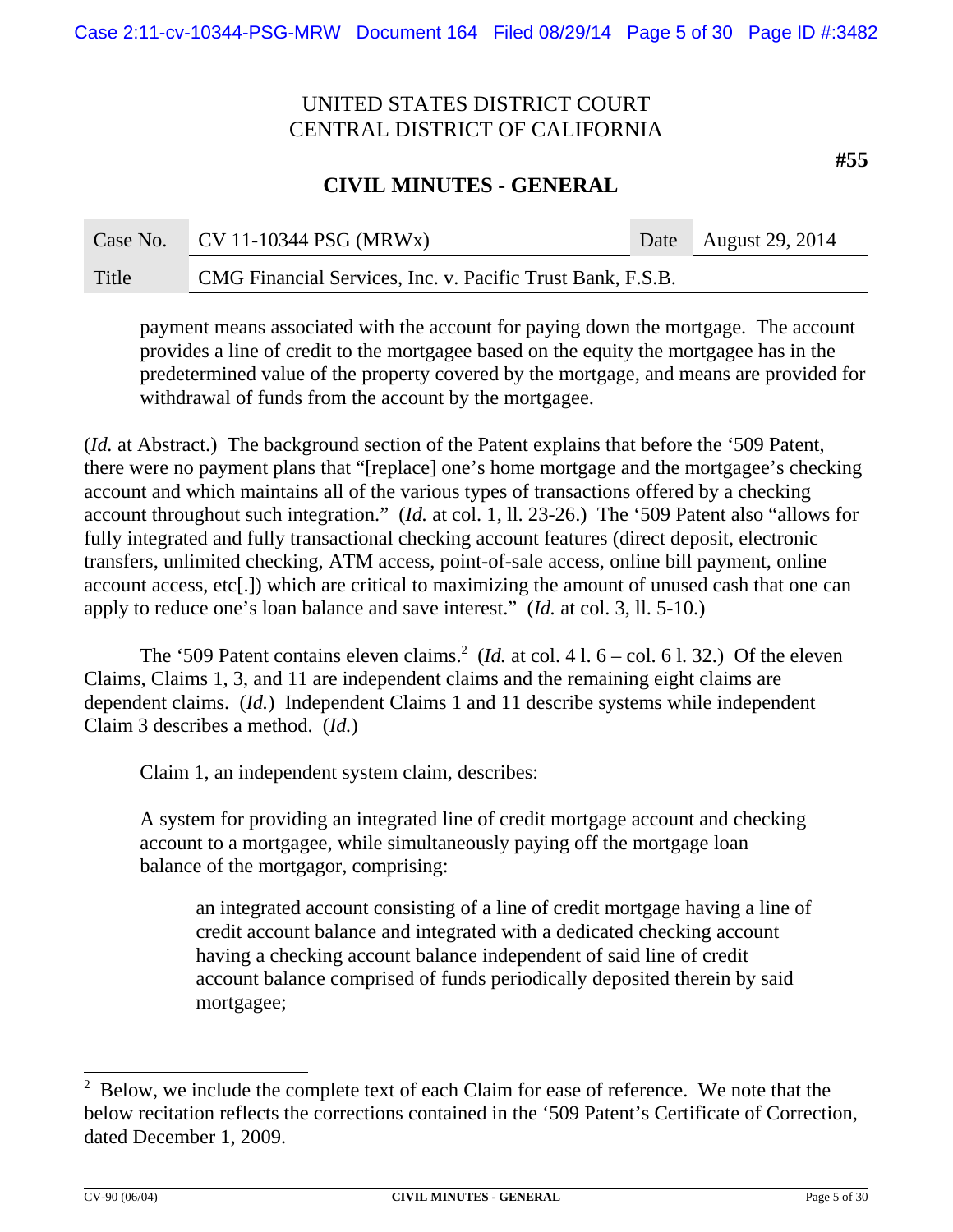### **CIVIL MINUTES - GENERAL**

Case No. CV 11-10344 PSG (MRWx) Date August 29, 2014 Title CMG Financial Services, Inc. v. Pacific Trust Bank, F.S.B.

> mortgage payment means associated with the integrated account paying down the mortgage balance of said mortgagee upon depositing of funds into said integrated account therein to debit the checking account balance by the amount of funds automatically moved and crediting the line of credit account balance;

said integrated account providing both a line of credit account, secured by the mortgagee's property and based on the equity said mortgagor has in the predetermined value of the mortgagee's property, and an integrated checking account to said mortgagee with said integrated account providing for said funds to be deposited into said checking account of said integrated account;

said integrated account having means for moving said funds simultaneously and automatically from said checking account into said line of credit of said integrated account after the depositing of said funds into said checking account;

means associated with both said line of credit account and said checking account allowing withdrawal of funds from said integrated account by said mortgagee in order to pay other living expenses by automatically transferring funds from said line of credit account to said checking account to fund withdrawals or debits from said checking account to credit checking account balance and debit the line of credit account balance by said transfer amount.

*(Id.* at col. 4, ll. 6-42.)

Claim 2, a dependent system claim, describes:

In the system of claim 1, wherein said line of credit account has a limit and said means for allowing withdrawal of funds includes funds withdrawal limiting means for allowing said withdrawal from said line of credit account up to said line of credit limit.

(*Id.* at col. 4, ll. 43-47.)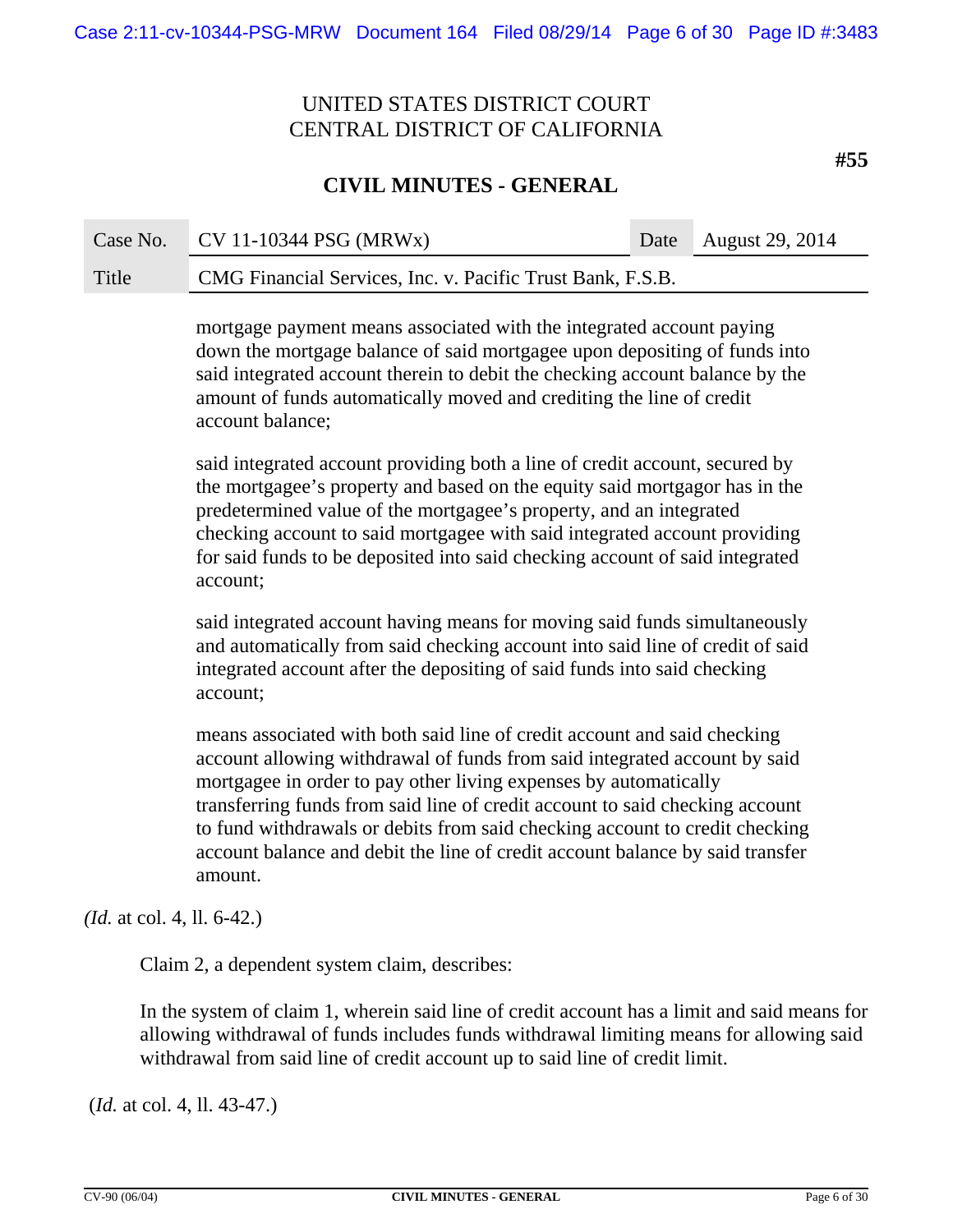### **CIVIL MINUTES - GENERAL**

| Case No. | $CV 11-10344 PSG (MRWx)$                                   | Date August 29, 2014 |
|----------|------------------------------------------------------------|----------------------|
| Title    | CMG Financial Services, Inc. v. Pacific Trust Bank, F.S.B. |                      |

Claim 3, an independent method claim, describes:

A method for providing the payoff of a loan of a mortgage holder in an expedited manner comprising the steps of:

setting up an integrated account, consisting of a line of credit mortgage integrated with a dedicated checking account;

paying down the mortgage balance of said mortgage holder with funds periodically deposited into said integrated account by said mortgage holder;

providing both a line of credit and a checking account to said mortgage holder based on the equity said mortgage holder has in the predetermined value of the property covered by the mortgage of said mortgage holder;

providing for funds to be deposited into said checking account of said integrated account;

moving said funds simultaneously from said checking account into said line of credit portion of said integrated account after the depositing of said funds into said checking account; and

providing means associated with said integrated account for the withdrawal of funds from said integrated account by said mortgage holder by transferring funds from said line of credit account portion of said integrated account to said checking account portion to fund said withdrawals.

(*Id.* at col. 4, ll. 48-65, col. 5, ll. 1-4.)

Claim 4, a dependent method claim, describes:

The method of claim 3, wherein the step of providing means for the withdrawal of funds includes the step of providing means for the withdrawal of funds up to the line of credit of said account.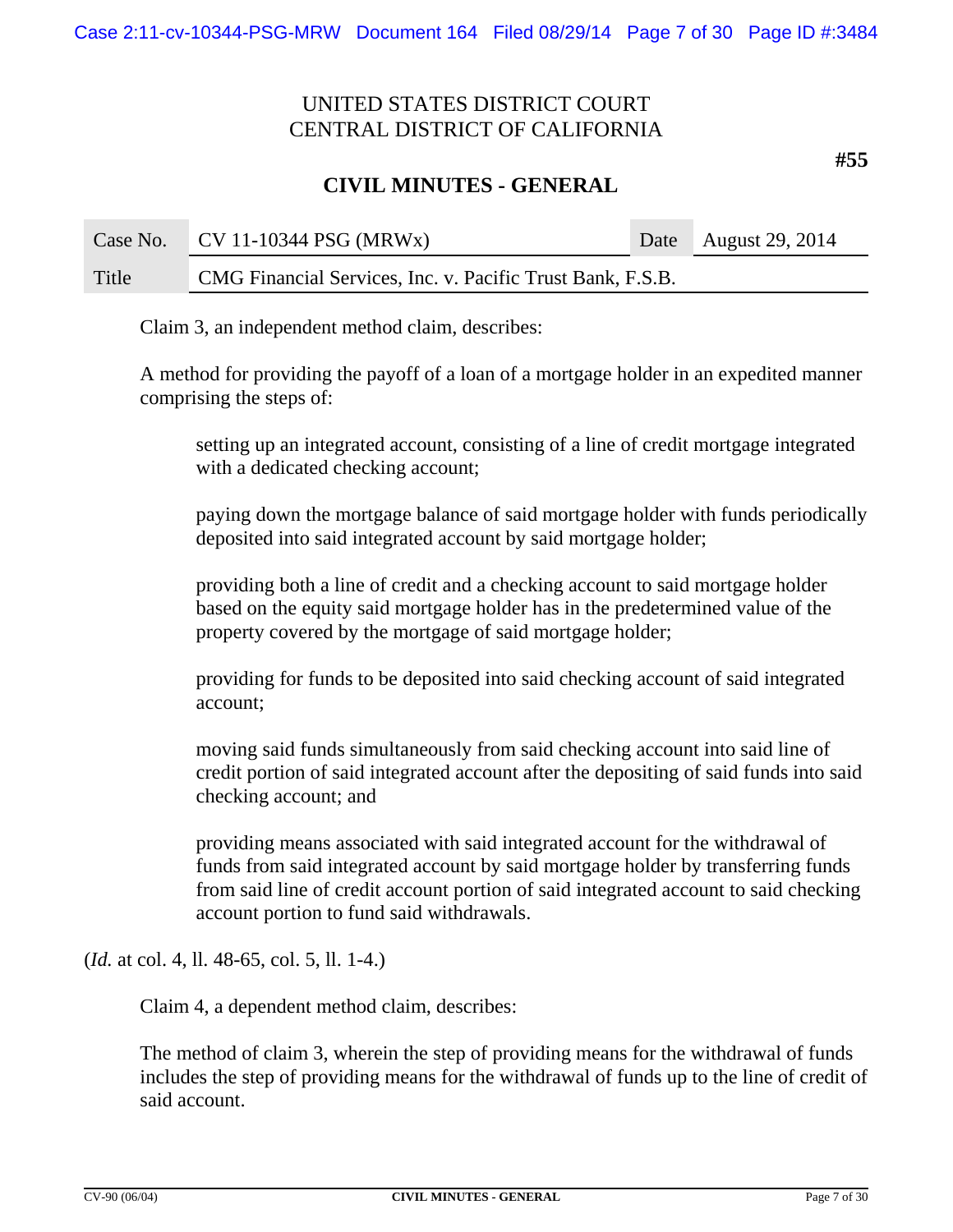### **CIVIL MINUTES - GENERAL**

Case No. CV 11-10344 PSG (MRWx) Date August 29, 2014 Title CMG Financial Services, Inc. v. Pacific Trust Bank, F.S.B.

(*Id.* at col. 5, ll. 5-8.)

Claim 5, a dependent method claim, describes:

The method of claim 4, including the step of determining the amount of money that would be saved by said mortgage holder in paying down said mortgage in an expedited manner prior to depositing funds into the said integrated account.

(*Id.* at col. 5, ll. 9-12.)

Claim 6, a dependent method claim, describes:

The method of claim 5, wherein the step of determining the amount of money includes the step of factoring in the current monthly income of said mortgage holder, the anticipated monthly debts other than said mortgage of said mortgage holder, and miscellaneous other monthly expenses anticipated by said mortgage holder to determine the approximate amount of money that would be saved by said mortgage holder on a monthly basis compared to other popular mortgage financing approaches.

(*Id.* at col. 5, ll. 13-21.)

Claim 7, a dependent system claim, describes:

The system of claim 1 including interest payment means associated with said integrated account for paying off the interest incurred on said mortgage balance automatically from the line of credit account of said integrated account.

(*Id.* at col. 5, ll. 22-25.)

Claim 8, a dependent system claim, describes:

The system of claim 7 wherein said interest payment means includes means for increasing the balance of said line of credit in said line of credit account to automatically pay off said interest due.

(*Id.* at col. 5, ll. 26-29.)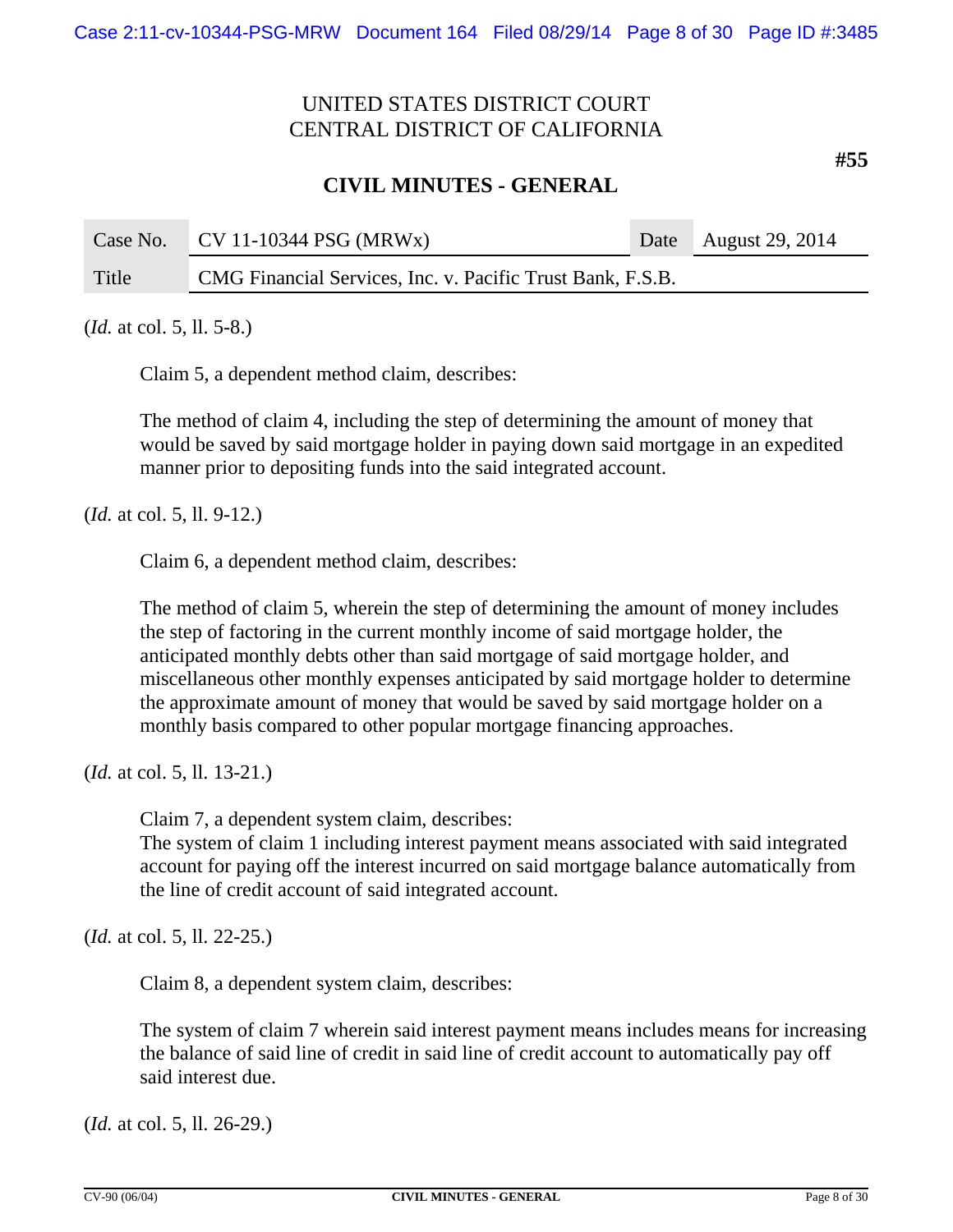### **CIVIL MINUTES - GENERAL**

Case No. CV 11-10344 PSG (MRWx) Date August 29, 2014 Title CMG Financial Services, Inc. v. Pacific Trust Bank, F.S.B.

Claim 9, a dependent method claim, describes:

The method of claim 3 including the step of paying off the interest incurred on said mortgage balance automatically from line of credit portion of said integrated account.

(*Id.* at col. 5, ll. 30-32.)

Claim 10, a dependent method claim, describes:

The method of claim 9 including the step of increasing the balance of said credit line to pay off said interest.

(*Id.* at col. 5, ll. 33-34.)

Claim 11, an independent system claim, describes:

A system for providing a checking account and an integrated line of credit account to a mortgagee, comprising:

an integrated account consisting of a line of credit mortgage account loan with a dedicated checking account comprised of funds periodically deposited therein by said mortgagee;

said line of credit mortgage account loan secured by a property of the mortgagee and having a line of credit account balance based on the equity said mortgagee has in the predetermined value of the mortgagee's property;

said dedicated checking account having a checking account balance independent of said line of credit account balance and receiving funds deposited into said integrated account;

mortgage payment means associated with the integrated account paying down the line of credit mortgage loan balance of said mortgagee automatically upon depositing of funds into said integrated checking account therein by transferring the deposited funds from the checking account to the line of credit mortgage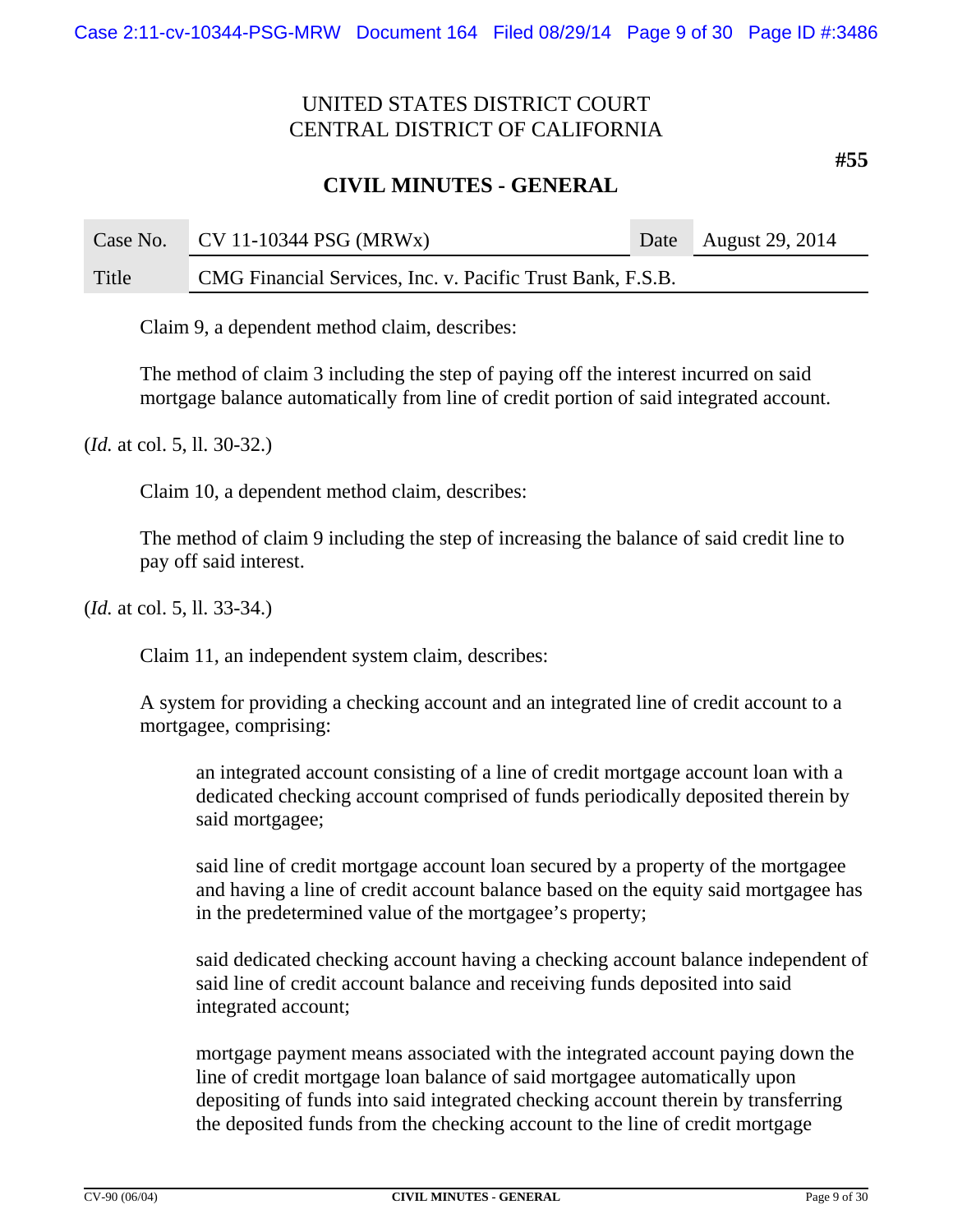# **CIVIL MINUTES - GENERAL**

Case No. CV 11-10344 PSG (MRWx) Date August 29, 2014 Title CMG Financial Services, Inc. v. Pacific Trust Bank, F.S.B.

> account to debit the checking account balance by the amount of funds automatically moved and crediting the line of credit account balance;

fund withdrawal means associated with the integrated account for paying other living expenses by automatically transferring funds from said line of credit account to said checking account to fund withdrawals or debits from said checking account other than to pay down said line of credit mortgage account to credit the checking account balance and debit the line of credit account balance by said transfer amount.

(*Id.* at col. 6, ll. 1-32.)

We note that Plaintiff attempts to raise genuine issues of material fact in its Statement of Genuine Issues. We find, however, that Plaintiff's attempts in this regard are unavailing, as the purported disputed facts, *i.e.*, whether the claimed methods and systems can be completed on a piece of paper or require the use of a specialized banking computer, are insignificantly probative to a collateral issue or are entirely irrelevant to our § 101 analysis, discussed herein. Determinations of patent eligibility are questions of law. *CyberSource Corp. v. Retail Decisions, Inc.*, 654 F.3d 1366, 1369 (Fed. Cir. 2011); *see also Digitech Image Tech., LLC v. Elecs. for Imaging, Inc.*, No. 8:12-cv-1324-ODW (MRWx), 2013 WL 3946579, at \*9 (C.D. Cal. July 31, 2013), *aff'd,* \_\_ F.3d \_\_, 2014 WL 3377201 (Fed. Cir. July 11, 2014).

### IV. Discussion

### A. Claim Construction

Plaintiff argues that Defendant's Motion for Summary Judgment is premature because the Court has not yet performed claim construction. The Federal Circuit has characterized claim construction as "an important first step in a § 101 analysis." *In re Bilski,* 545 F.3d 943, 951 (Fed. Cir. 2008), *aff'd sub nom. Bilski v. Kappos*, 561 U.S. 593, 130 S. Ct. 3218 (2010). It is not, however, "an inviolable prerequisite to a validity determination under § 101." *Bancorp Servs. v. Sun Life Assurance Co. of Can.*, 687 F.3d 1266, 1273 (Fed. Cir. 2012); *see Bilski v. Kappos*, 130 S. Ct. at 3231 (finding subject matter ineligible for patent protection, without performing claim construction).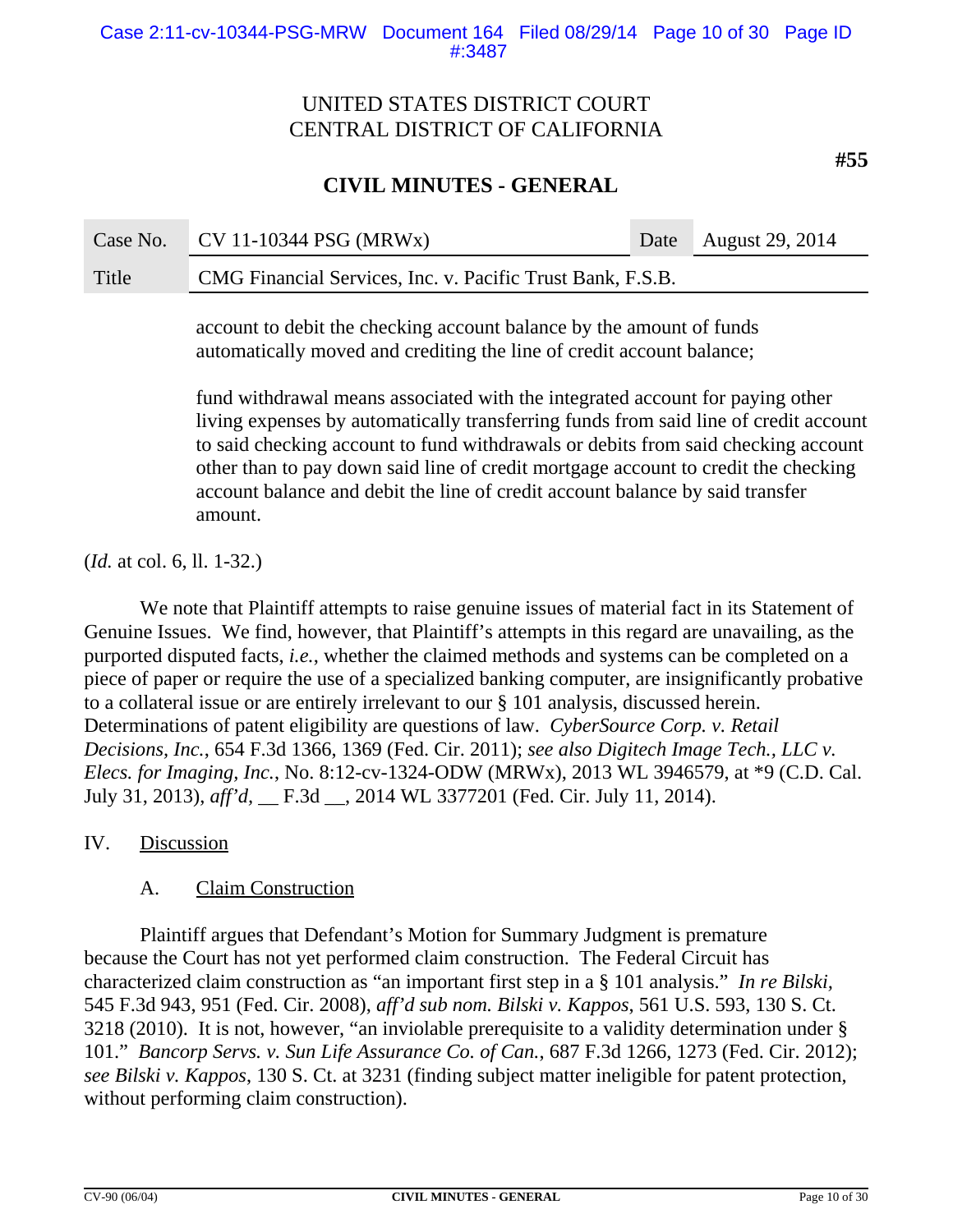### **CIVIL MINUTES - GENERAL**

| Case No. | $CV 11-10344 PSG (MRWx)$                                   | Date August 29, 2014 |
|----------|------------------------------------------------------------|----------------------|
| Title    | CMG Financial Services, Inc. v. Pacific Trust Bank, F.S.B. |                      |

In this case, ruling on Defendant's Motion for Summary Judgment does not require the Court first to perform claim construction. *See, e.g., Fort Props., Inc. v. Am. Master Lease, LLC,* 671 F.3d 1317 (Fed. Cir. 2012) (affirming granting summary judgment under §101 without any discussion of claim construction). The '509 Patent's eleven Claims are sufficiently straightforward that claim construction is not necessary to understand their content. *See*, *e.g.*, *Lumen View Tech. v. Findthebest.com, Inc.*, 984 F. Supp. 2d 189, 205 (S.D.N.Y. 2013) (finding claim construction unnecessary to underdo before analyzing claims under § 101 because claims at issue were straightforward, covered broad subject matter categories, and "[n]o components are opaque such that claim construction would be necessary to flush out its contours."). Claim construction would not assist the Court in resolving the § 101 issue. As discussed herein, under any reasonable construction, even those constructions preferred by Plaintiff, the '509 Patent is invalid under § 101.

### B. Patentability

Claims of an issued United States patent are presumed valid. *See* 35 U.S.C. § 282(a). "A party seeking to establish that particular claims are invalid must overcome the presumption of validity in 35 U.S.C. § 282 by clear and convincing evidence." *State Contracting & Eng'g Corp. v. Condotte Am., Inc.,* 346 F.3d 1057, 1067 (Fed. Cir. 2003). "Although an exact definition is elusive, 'clear and convincing evidence' has been described as evidence that 'place[s] in the ultimate factfinder an abiding conviction that the truth of its factual contentions are highly probable.'" *Pfizer, Inc. v. Apotex, Inc.,* 480 F.3d 1348, 1359 n.5 (Fed. Cir. 2007) (quoting *Colorado v. New Mexico,* 467 U.S. 310, 316 (1984)).

Under § 101 of the Patent Act, "[w]hoever invents or discovers any new and useful process, machine, manufacture, or composition of matter, or any new and useful improvement thereof, may obtain a patent therefor . . . " 35 U.S.C. § 101. One may not obtain a patent for "laws of nature, physical phenomena, [or] abstract ideas." *Bilski*, 130 S. Ct. at 3225 (citations omitted).

"Whether a claim is drawn to patent-eligible subject matter under § 101 **is a threshold inquiry[.]"** *In re Bilski,* 545 F.3d at 950**. If a claim is not drawn to patent-eligible subject matter, it "must be rejected even if it meets all of the other legal requirements of patentability."** *Id.* **As stated above, the determination of whether a claim is drawn to**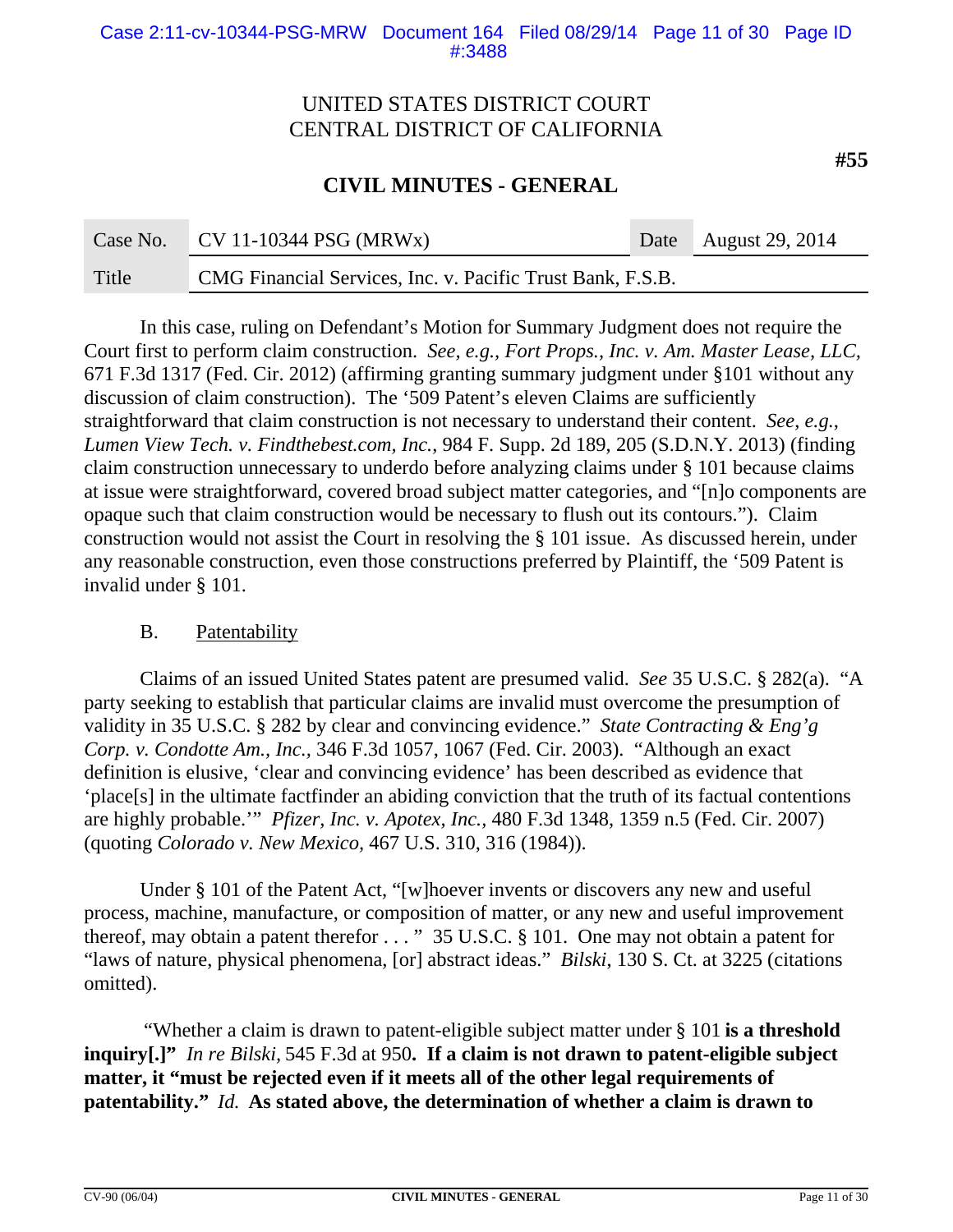**CIVIL MINUTES - GENERAL**

| Case No. | $CV 11-10344 PSG (MRWx)$                                   | Date August 29, 2014 |
|----------|------------------------------------------------------------|----------------------|
| Title    | CMG Financial Services, Inc. v. Pacific Trust Bank, F.S.B. |                      |

**patent-eligible subject matter is a pure question of law.** *CyberSource***, 654 F.3d at 1369;** *In re Bilski,* 545 F.3d at 951 **(patent validity under** § 101 **is an "issue of law").**

**In the instant Motion, Defendant argues that the Claims of the '509 Patent do not meet the coarse eligibility filter of § 101 because they fail the machine-or-transformation test. (***See* **Mot. at 16-18.) Alternatively, Defendant argues that the claims are not patentable and because they are directed to the abstract idea of paying down a loan when funds are available and then borrowing additional funds later when they may be needed, which is not patentable. (***Id.* **at 10-16, 18-22.) We evaluate each argument in turn.** 

**Before we turn to Defendant's arguments, however, we note that the '509 Patent contains both system and method claims. (***See* **'509 Patent.) Comparing the language of the systems claims with that of the method claims, it is clear that these are functionally identical. "The only difference between the claims is the form in which they were drafted."**  *Bancorp Servs.***, 687 F.3d at 1277. Thus, they must be treated as equivalent for purposes of the § 101 analysis.** *See id.* **(affirming decision to treat similarly-worded system and method claims at issue as equivalent in the § 101 analysis);** *Diamond v. Diehr***, 450 U.S. 175, 188 (1981) ("In determining the eligibility of respondent's claimed process for patent protection under § 101, their claims must be considered as a whole.");** *Parker v. Flook***, 437 U.S. 584, 593 (1978) (rejecting argument for patentability that "would make the determination of patentable subject matter depend simply on the draftman's art . . . .").**

### *i. Machine-or-Transformation Test*

**As discussed in** *Bilski***, one method of determining patent eligibility under § 101 is known as the machine-or-transformation test.** *See Bilski***, 130 S. Ct. at 3225. Under this test, an invention is a patent-eligible "process" only if: "(1) it is tied to a particular machine or apparatus, or (2) it transforms a particular article into a different state or thing."** *Id.* **While it is no longer the exclusive test for assessing eligibility under §101, the machine-ortransformation test remains an investigative tool for determining patentability.** *See id.* **at 3227. Regardless of the method used to evaluate a patent under § 101, "[t]he vast number of claims pass this coarse eligibility filter."** *See DealerTrack, Inc. v. Huber***, 674 F.3d 1315, 1331 (Fed. Cir. 2012).**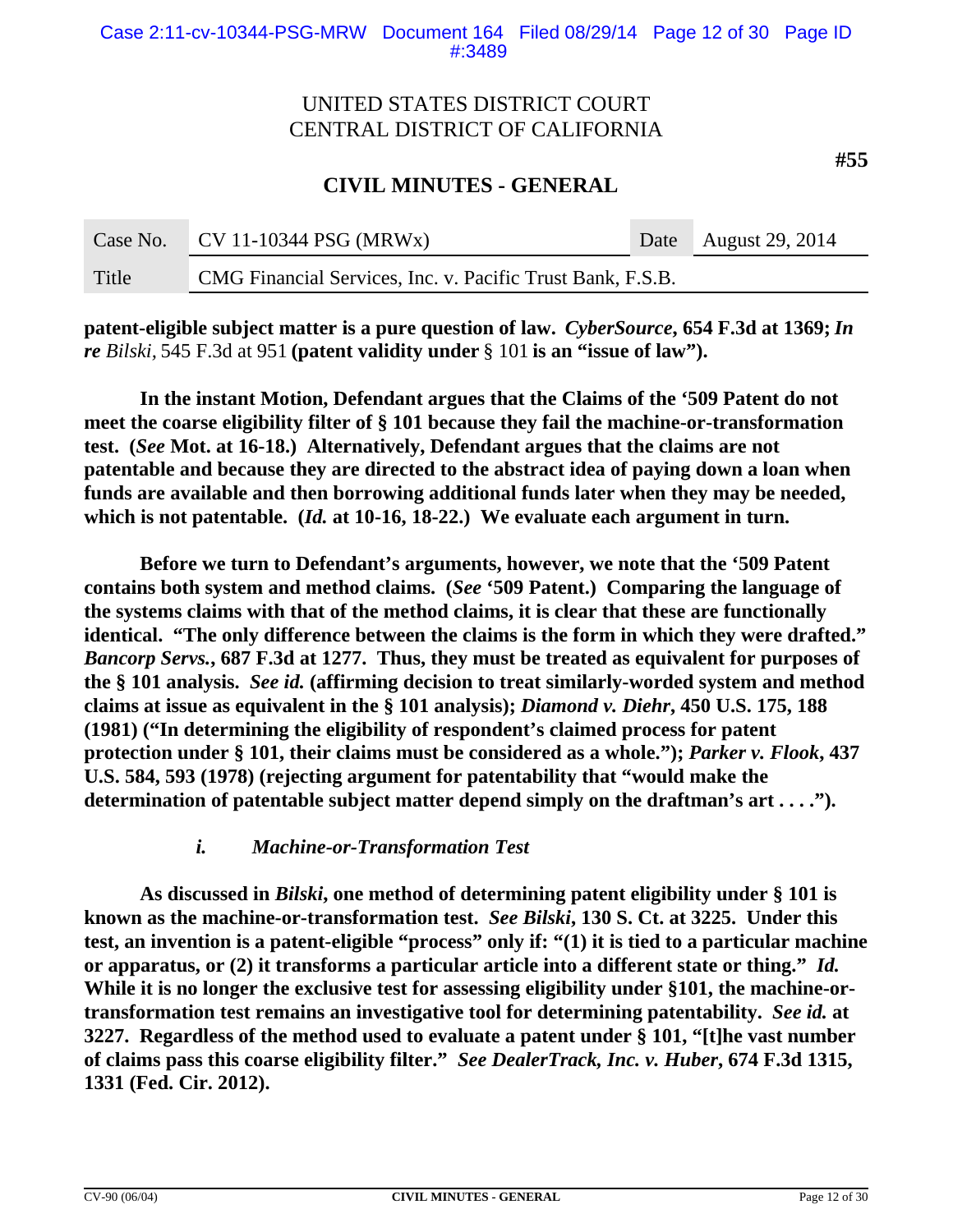### **CIVIL MINUTES - GENERAL**

| Case No. | $\sqrt{CV 11-10344} PSG (MRWx)$                            | Date August 29, 2014 |
|----------|------------------------------------------------------------|----------------------|
| Title    | CMG Financial Services, Inc. v. Pacific Trust Bank, F.S.B. |                      |

**Because Plaintiff appears to concede that the Claims of the '509 Patent do not meet the "transformation" prong of the** *Bilski* **test, the Court applies only the "machine" prong of the test.** *See Exigent Tech., Inc. v. Atrana Solutions, Inc.,* **442 F.3d 1301, 1309 (Fed. Cir. 2006) (holding that summary judgment is proper where a patentee "fail[s] to set forth any argument or evidence" in response to an accused infringer's motion for summary judgment);** *USA Petroleum Co. v. Atl. Richfield Co.,* **13 F.3d 1276, 1284 (9th Cir. 1994) ("If a party fails to assert a legal reason why summary judgment should not be granted, that ground is waived . . . .") (citation omitted).**

**Turning to the machine prong, the claims must recite a tie to a particular machine.**  *Bilski***, 130 S. Ct. at 3225. The Federal Circuit has "defined a 'machine' as 'a concrete thing, consisting of parts, or of certain devices and combination of devices. This includes every mechanical device or combination of mechanical powers and devices to perform some function and produce a certain effect or result.'"** *SiRF Tech, Inc. v. Int'l Trade Comm'n.,* **601 F.3d 1319, 1332 (Fed. Cir. 2010) (citations omitted). Plaintiff argues that the asserted Claims of the '509 Patent are necessarily tied to a particular machine: a "specially-programmed banking computer." (***See* **Opp'n.) However, as discussed below, because the '509 Patent never even mentions a computer, let alone a specially-programmed banking computer, in the Claims or the specification, the Court finds these arguments without merit.** 

**First, Plaintiff argues that the use of a specially-programmed banking computer is implied from the language of the Patent. According to Plaintiff, "[t]he fact that patent claims do not explicitly state that the invention is computer-implemented does not render the patent invalid for being drawn to an abstract idea in violation of Section 101." (***See* **Opp'n at 12.) However, in three of the cases cited by Plaintiff to support this proposition, the courts found reference to a particular machine, either in the patent claims or in the specification.** *See Research Corp. Techs., Inc. v. Microsoft Corp.***, 627 F.3d 859, 862, 868-69 (Fed. Cir. 2010) (identifying a "digital data processor" in the specification, and "film printer," "memory," and "printer and display devices" in the claims);** *SiRF***, 601 F.3d at 1333 ("[w]e hold that the claims at issue are properly directed to patentable subject matter as they explicitly require the use of a particular machine (a GPS receiver) and could not be performed without the use of such a receiver");** *Advanced Software Design Corp. v. Fiserv, Inc.***, No. 4:07-CV-185 CDP, 2012 WL 1684495, at \*6 (E.D. Mo. May 15, 2012) (identifying a "scanner" and a "data processing device" in the claim language). Unlike those cases, the**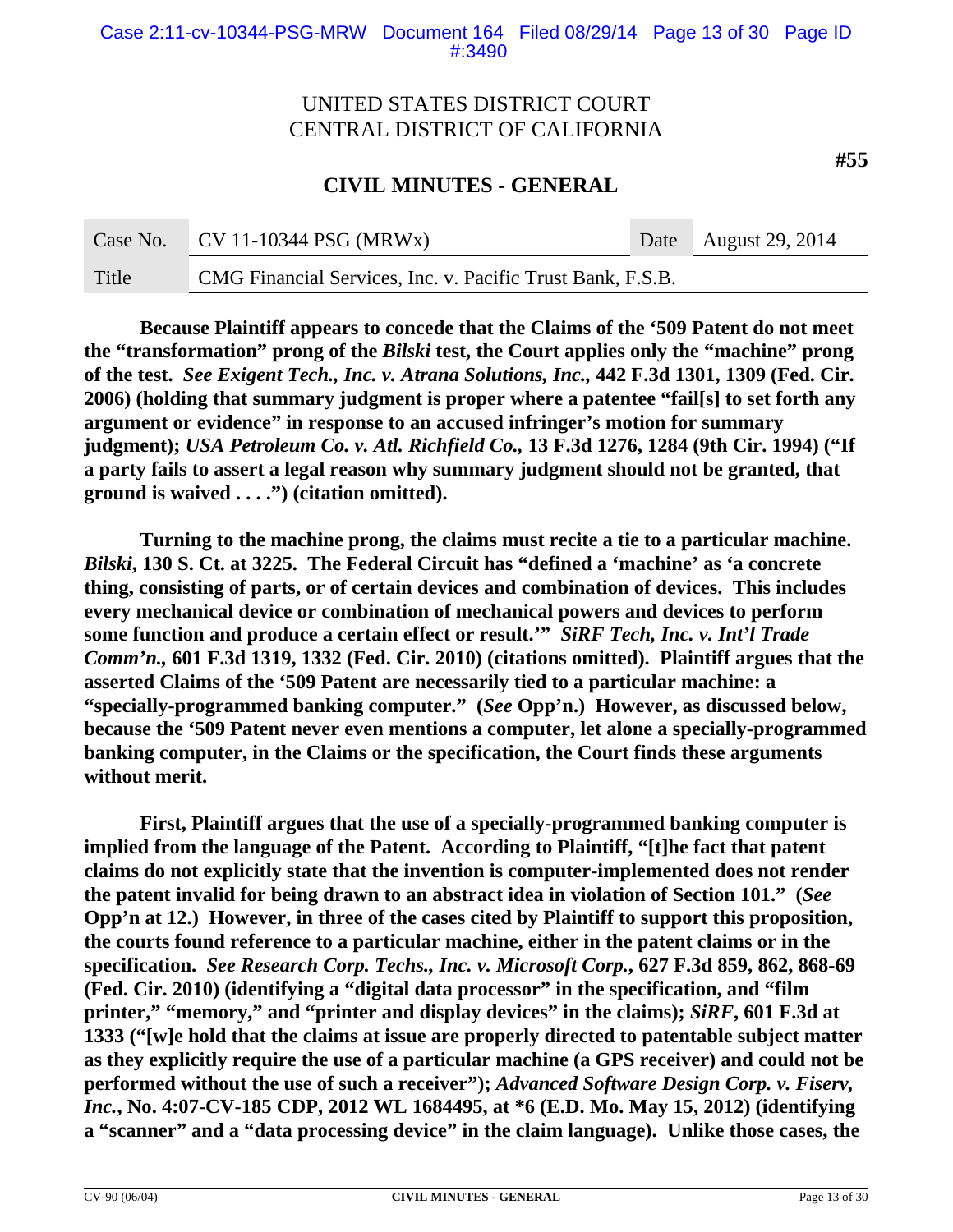**CIVIL MINUTES - GENERAL**

| Case No. | $CV 11-10344 PSG (MRWx)$                                   | Date August 29, 2014 |
|----------|------------------------------------------------------------|----------------------|
| Title    | CMG Financial Services, Inc. v. Pacific Trust Bank, F.S.B. |                      |

**'509 Patent makes** *no* **mention of any machine, either in the Claims as Plaintiff construes them or in the specification. While Plaintiff also cites** *Innova Patent Licensing, LLC v. Alcatel-Lucent Holdings***, No. 2:10-CV-251, 2012 WL 2958231 (E.D. Tex. July 19, 2012), to show that one court has found that a patent as drawn to patentable subject matter although the claims only implied the presence of computer hardware, the Court finds this case at odds with** *Bilski***'s requirement that a claim be "tied to a particular machine" and we decline to follow** *Innova***.** *See Innova,* **2012 WL 2958231, at \*4. Moreover, the Court notes that** *Innova* **relied in part on** *Ultramercial, LLC v. Hulu, LLC***, 657 F.3d 1323, 1328 (Fed. Cir. 2011), which was vacated and remanded following the Supreme Court's decision in** *Mayo Collaborative Servs. v. Prometheus Labs., Inc.***, 566 U.S. \_\_, 132 S. Ct. 1289 (2012)***.*  **Finally, the failure of the '509 Patent to recite a machine in the Claims or specification demonstrates that it does not meet the machine-or-transformation test.** *See, e.g., In re Ferguson***, 558 F.3d 1359, 1364 (Fed. Cir. 2009) ("Although Applicants argue that the method claims are tied to the use of a shared marketing force, a marketing force is not a machine or apparatus, . . . Applicants' method claims are not tied to any concrete parts, devices, or combination of devices.").** 

**Second, Plaintiff argues that because the Claims make use of the word "automatic," this necessarily requires the use of a specially-programmed banking computer. Contrary to Plaintiff's argument, the use of the word "automatic" in claim terms is not sufficient to satisfy the machine-or-transformation test.** *See, e.g., OIP Techs., Inc. v. Amazon.com, Inc.***, No. C-12-1233 EMC, 2012 WL 3985118 (N.D. Cal. Sept. 11, 2012). In** *Amazon***, the court found a patent invalid under § 101 because it covered non-patent eligible subject matter.**  *Id.* **at \*1. The court analyzed a "method and apparatus for automatic pricing in electronic commerce" and found that even though the invention required the use of a computer for "automated testing and selection of prices for goods and services sold online," this did not garner patentability because the claim did not identify a "***specific* **machine."** *Id.* **\*13 (emphasis in original). Further, the court found, "the fact that claims may require implementation on a computer does not demonstrate that the claim satisfies the [machineor-transformation test]."** *Id.* **The court noted that "[w]hile running a particular process on a computer undeniably improves efficiency and accuracy, cloaking an otherwise abstract idea in the guise of a computer-implemented claim is insufficient to bring it within section 101."** *Id.* **at \*15 (citation omitted). We adopt this reasoning and find Plaintiff's reliance on the word "automatic" to be misplaced.**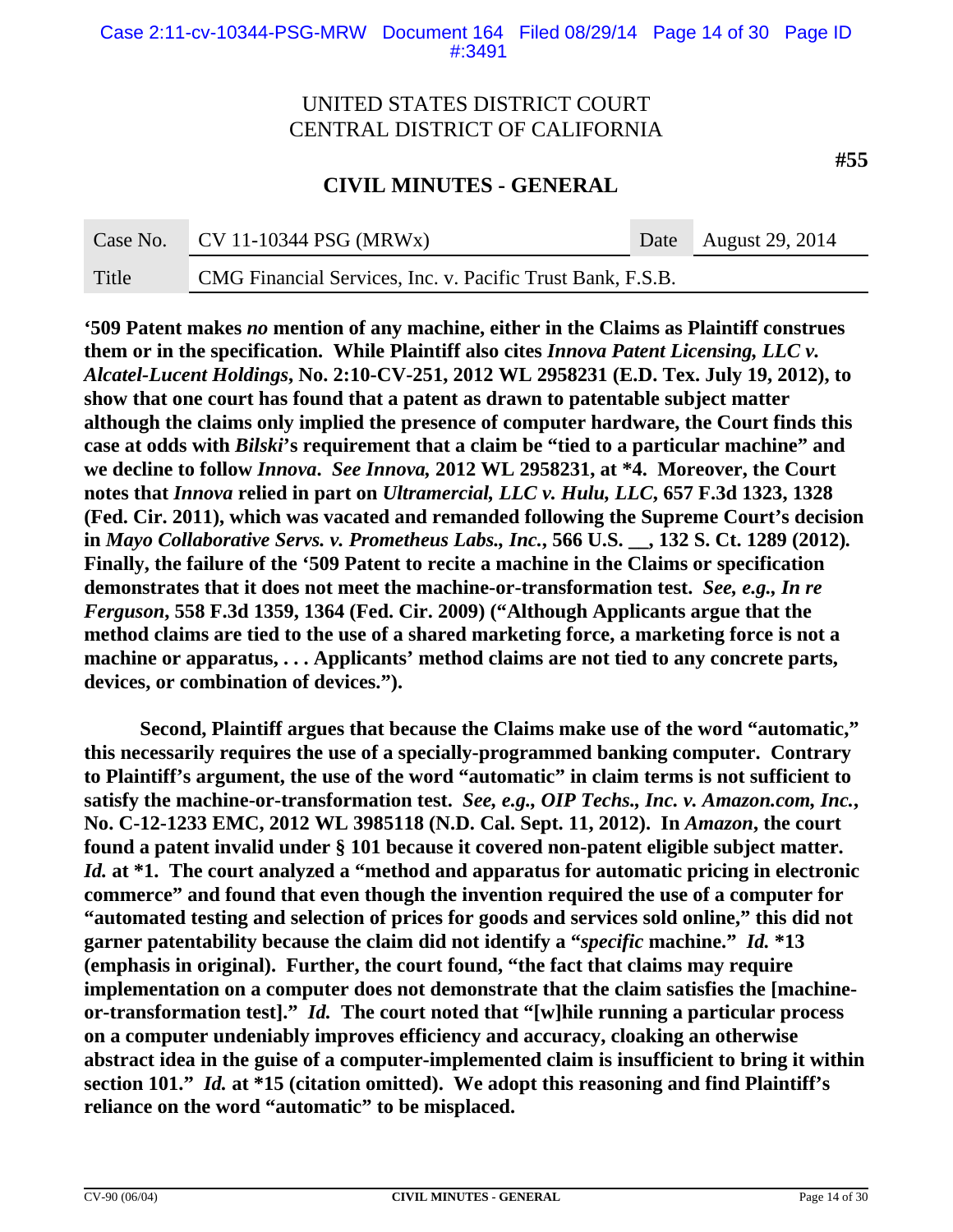**CIVIL MINUTES - GENERAL**

|       | Case No. $CV 11-10344 PSG (MRWx)$                          | Date August 29, 2014 |
|-------|------------------------------------------------------------|----------------------|
| Title | CMG Financial Services, Inc. v. Pacific Trust Bank, F.S.B. |                      |

**Third, Plaintiff argues that because the '509 Patent involves automatic transfers, direct deposit, electronic transfers, unlimited checking, ATM access, point-of-sale access, online bill payment, and online account access, a specially-programmed banking computer is required. This argument is unavailing because merely reciting "ties to the physical world" does not make an otherwise abstract claim patentable.** *See, e.g., Fort Props., Inc. v. Am. Master Lease, LLC***, 671 F.3d 1317, 1322 (Fed. Cir. 2012) ("Fort Properties counters that under** *Bilski***, the invention's intertwinement with deeds, contracts, and real property does not transform the abstract method into a patentable process. We agree with Fort Properties.");** *Cardpool, Inc. v. Plastic Jungle, Inc.***, No. 12-4182 WHA, 2013 WL 245026, at \*1 (N.D. Cal. Jan. 22, 2013) (finding the idea of exchanging gift cards abstract even where the plaintiff claimed the use of a computer, specifically through a kiosk, personal computer, and device).**

**Finally, Plaintiff argues that the Claims are tied to a specially-programmed banking computer because David Zacharias, Plaintiff's expert, suggests that one of ordinary skill in the art would understand the Claims to require the use of a specially-programmed banking computer. (***See* **Opp'n at 6, 10, 15; Zacharias Decl. at** *¶* **12.) To support its argument, Plaintiff cites** *Energy Transp. Grp., Inc. v. William Demand Holding A/S, WDH, Inc.***, 697 F.3d 1342 (Fed. Cir. 2012), for the proposition that "the words of a claim 'are generally given their ordinary and customary meaning' . . . that the term would have to a person of ordinary skill in the art in question at the time of the invention."** *Energy Transp. Grp.***, 697 F.3d at 1349 (citation omitted). While we agree with the general proposition espoused in** *Energy Transportation Group***, Plaintiff's argument is unavailing because nowhere in its claim construction briefing does Plaintiff suggest that the Claims should be construed to include the use of a specially-programmed banking computer. Plaintiff's Amended Opening Claim Construction Brief mentions that one skilled in the art would understand the claim terms "funds withdrawal limiting means for allowing said withdrawal from said line of credit account up to said line of credit limit" and "mortgage payment means" to require the use of a specially programmed banking computer. (***See* **Dkt. No. 62 at 34, 39.) However, Plaintiff does not construe any of the Claims to include a reference to a speciallyprogrammed banking computer; its proposed constructions only include "softwareimplemented instructions" and do not make reference to any machine.3 (***Id.***)**

<sup>&</sup>lt;sup>3</sup> Construing all Claims in a light most favorable to Plaintiff, the non-moving party, but without performing claim construction, the Court adopts Plaintiff's proposed claim constructions for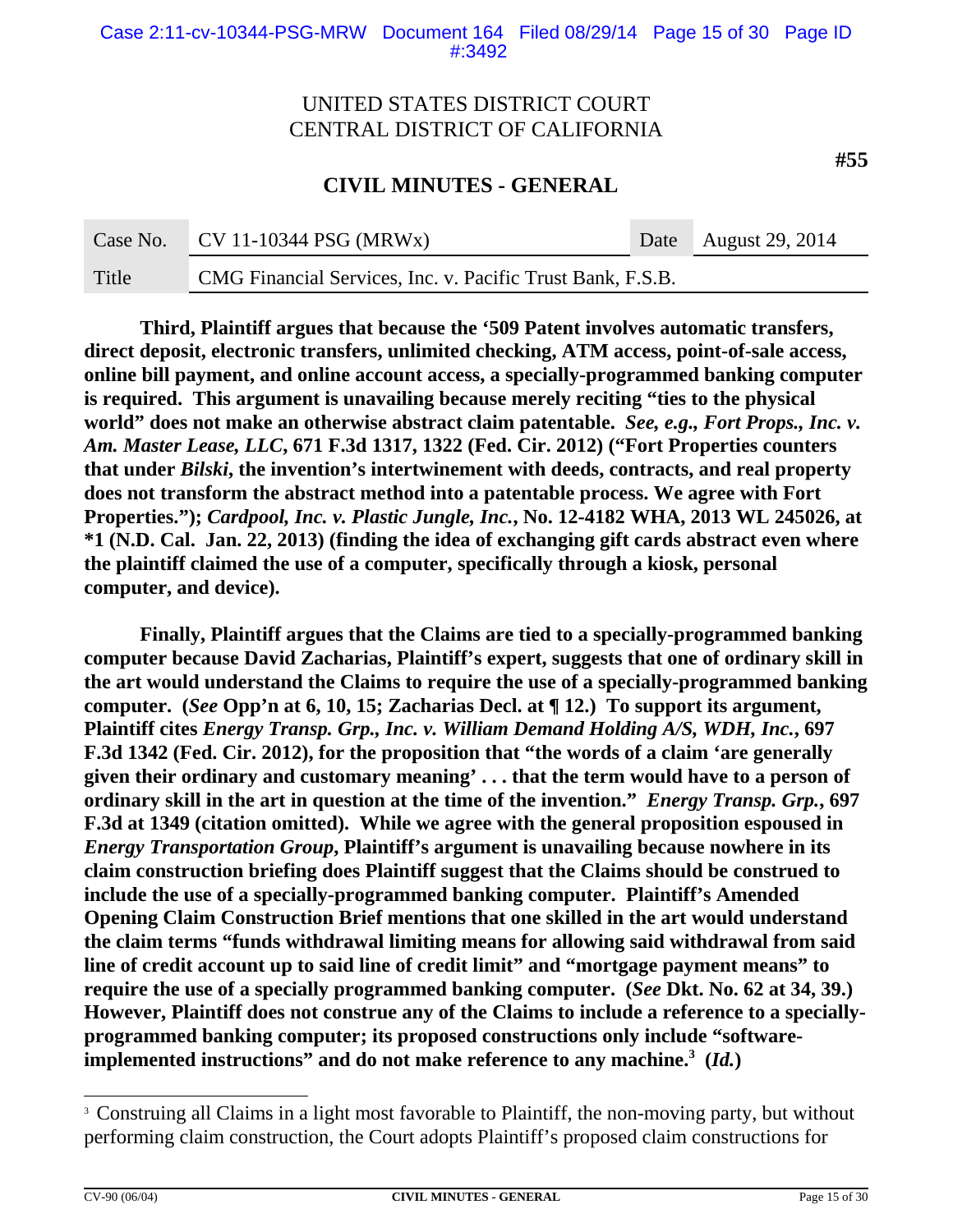**#55**

# **CIVIL MINUTES - GENERAL**

|       | Case No. $\vert$ CV 11-10344 PSG (MRWx)                    | Date August 29, 2014 |
|-------|------------------------------------------------------------|----------------------|
| Title | CMG Financial Services, Inc. v. Pacific Trust Bank, F.S.B. |                      |

**The use of software-implemented instructions appears throughout Plaintiff's proposed constructions, as follows:**

| <b>Claim Term</b>                               | <b>Plaintiff's Proposed Construction</b>      |
|-------------------------------------------------|-----------------------------------------------|
| "Mortgage Payment Means" (Claims 1, 11)         | "Software-implemented instruction(s) to       |
|                                                 | make mortgage payments by debiting the        |
|                                                 | checking account balance and crediting the    |
|                                                 | line of credit account balance upon receiving |
|                                                 | a deposit in the checking account"            |
| "Means for moving said funds" (Claim 1)         | "Software-implemented instructions to         |
|                                                 | automatically transfer funds from the         |
|                                                 | checking account to the line of credit        |
|                                                 | account after receiving a deposit in the      |
|                                                 | checking account"                             |
| "Means allowing withdrawal of funds,"           | "Any one or any combination of ATM            |
| "means for the withdrawal of funds,"            | cards, point-of-sale cards, electronic fund   |
| and "fund withdrawal means" (Claims 1, 2)       | transfers, computer networks comprising       |
|                                                 | online bill payment systems, personal         |
|                                                 | checks, online access, or software-           |
|                                                 | implemented instructions."                    |
| "Funds withdrawal limiting means for            | "Software-implemented instructions to limit   |
| allowing said withdrawal from said line of      | the withdrawal of funds from the line of      |
| credit account up to said line of credit limit" | credit up to the line of credit limit."       |
| and "means for the withdrawal of funds up       |                                               |
| to the line of credit of said account" (Claim   |                                               |
| 2)                                              |                                               |
| "Interest payment means" (Claims 7, 8)          | "Software-implemented instructions for        |
|                                                 | effectuating interest payments on the         |
|                                                 | balance of the line of credit account."       |
| "Means for increasing the balance of said       | "Software-implemented instructions for        |
| line of credit" (Claim 8)                       | increasing the balance of the line of credit  |
|                                                 | account upon automatically making an          |

purposes of this analysis. *CyberSource*, 620 F. Supp. 2d at 1073.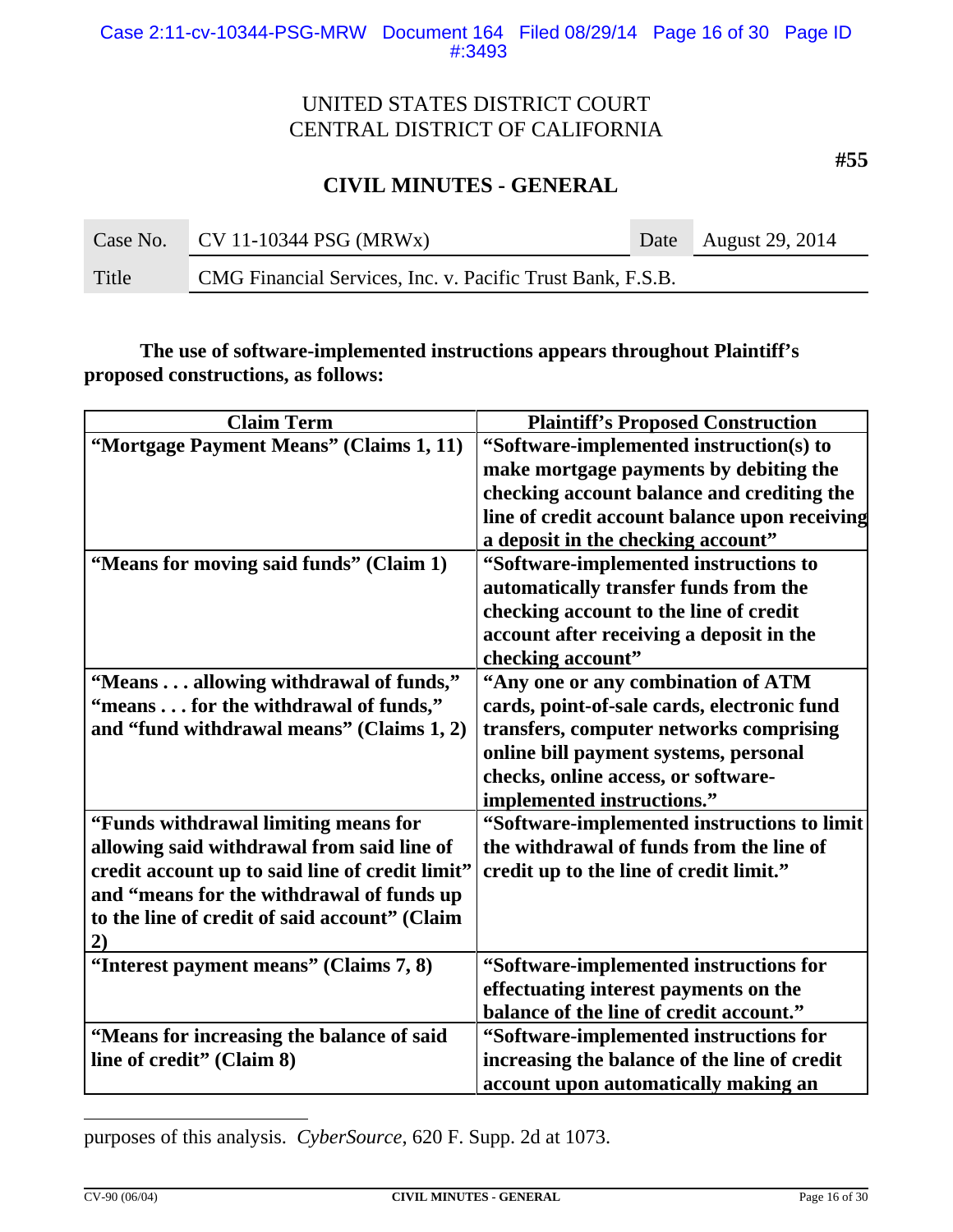### **CIVIL MINUTES - GENERAL**

| Case No.           | $CV 11-10344 PSG (MRWx)$                                   |  | Date August 29, 2014 |  |  |
|--------------------|------------------------------------------------------------|--|----------------------|--|--|
| Title              | CMG Financial Services, Inc. v. Pacific Trust Bank, F.S.B. |  |                      |  |  |
| interest payment." |                                                            |  |                      |  |  |

**Even construing the Claims to include "software-implemented instructions," the Claims are not directed to patentable subject matter under the machine-or-transformation test because where a claim recites "software-implemented instructions" but does not tie them to a particular machine, the patent is invalid under § 101. In Ex Parte Aikens, No. 2009-6565, 2011 WL 3666751, at \*1 (B.P.A.I. Aug. 18, 2011), the Board of Patent Appeals and Interferences ("the Board") thoroughly analyzed the impact of** *Bilski* **on the patentability of a system, method, and machine readable storage for identifying and configuring metric components for incorporation into a Service Level Agreement managed by a Service Level Management system.** *Ex Parte Aikens,* **2011 WL 3666751 at \*1. The appellants argued that they satisfied the machine-or-transformation test because,** *inter alia***, "[a] process . . . realized in software must necessarily employ the use of a computer."** *Id.* **at \*2. The Board noted that abstract software without a physical embodiment is not patentable.** *See id.* **at \*12 (citing** *Microsoft Corp. v. AT&T Corp.***, 550 U.S. 437, 449 (2007)). It also explained that "[a] claim that recites no more than software, logic, or a data structure (***i.e.***, an abstract idea) – with no structural tie or functional interrelationship to an article of manufacture, machine, process, or composition of matter" is not patentable subject matter.** *Id.* **(citing** *In re Warmerdam***, 33 F.3d 1354, 1361 (Fed. Cir. 1994)). Importantly, the Board recognized that software that was not tied to a particular medium was not patentable because it was not "capable of causing a functional change in a computer."** *Id.* **The Board also explained that computer instructions, or "software per se" were necessarily only an abstract idea where they were not explicitly tied to any particular machine.** *Id.* **at \*15. The Board further held that a claim reciting that "processors are 'programmed' adds no meaningful limit to the claims ['] scope – the processors (software modules) simply are capable of performing the recited functions when executed by a computer. Accordingly, the processors are also software, an abstract idea."** *Id.* **at \*18;** *see also Ex Parte Lake***, No. 2009-7077, 2011 WL 1345317, at \*7 (B.P.A.I. Apr. 6, 2011) ("Appellant's claims also constitute non-statutory subject matter because they consist of purely functional recitations that may be implemented by software, and as such are merely a set of instructions capable of being executed by a computer –** *i.e.***, 'software per se' or 'data structures per se.'");** *Ex Parte Fatula***, No. 2009-7432, 2010 WL 3523836, at \*4 (B.P.A.I. Sept. 8, 2010) (noting that "no true apparatus in a hardware sense" was disclosed where the claims were directed only to "software instructions" for an apparatus, system,**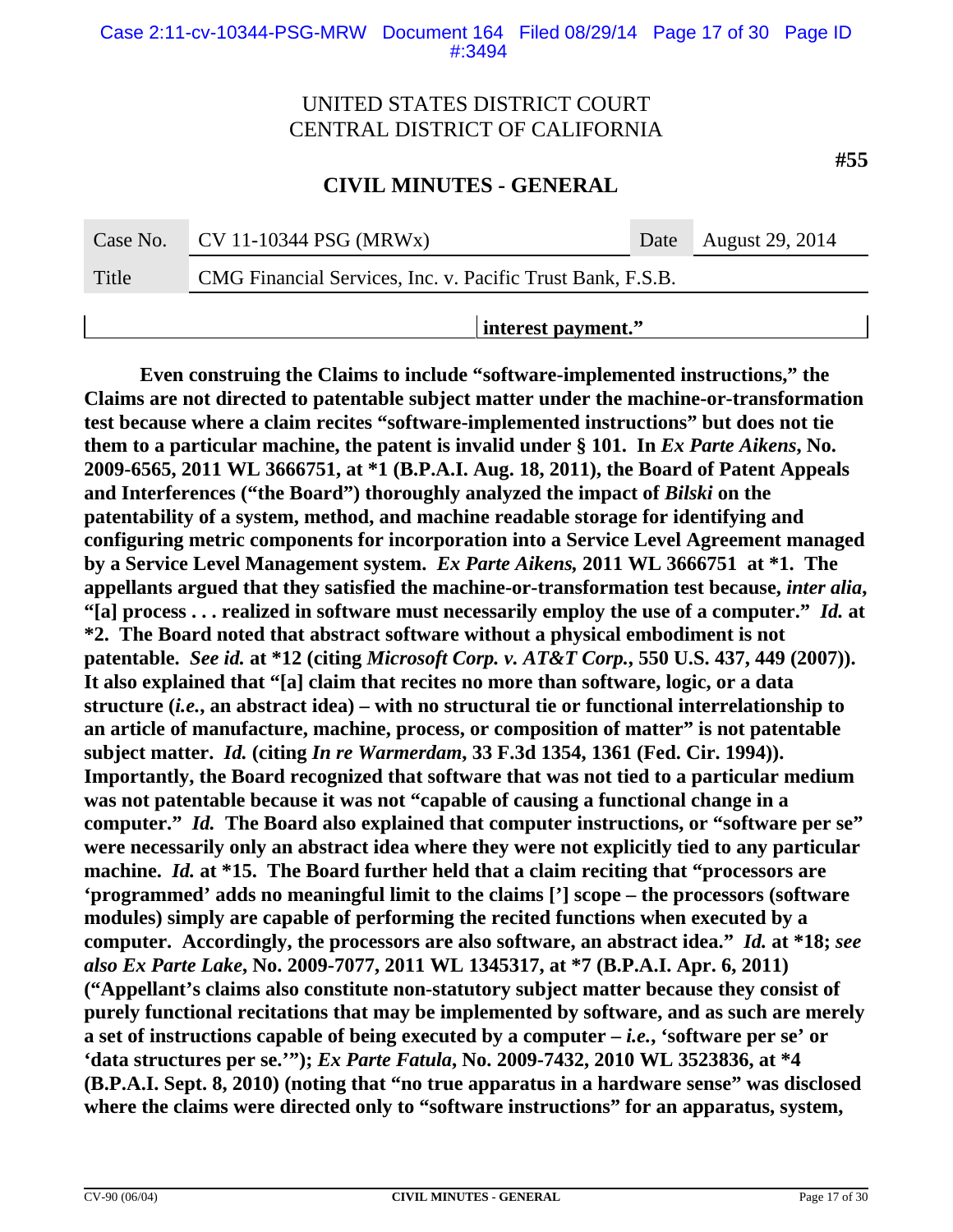**#55**

# **CIVIL MINUTES - GENERAL**

| Case No. | $\sqrt{C}$ CV 11-10344 PSG (MRWx)                          | Date August 29, 2014 |
|----------|------------------------------------------------------------|----------------------|
| Title    | CMG Financial Services, Inc. v. Pacific Trust Bank, F.S.B. |                      |

**and method for autonomic management of data operations and performance resources on a grid computing system).**

**Further, even if the Court construed the '509 Patent to require the use of a computer, the "software-implemented instructions" provide no meaningful limit on the claims. In** *CyberSource***, where the patent had claimed the use of a general purpose computer, the court analyzed "software instructions" that used software to verify the validity of a credit card transaction over the Internet.** *CyberSource***, 654 F.3d at 1370. The court determined that the collection and organization of credit card numbers and Internet addresses did not require the method to be performed by a particular machine, or even a machine at all.** *Id.* **The court noted:**

**As a general matter, programming a general purpose computer to perform an algorithm creates a new machine, because a general purpose computer in effect becomes a special purpose computer once it is programmed to perform particular functions pursuant to instructions from program software. But we have never suggested that simply reciting the use of a computer to execute an algorithm that can be performed entirely in the human mind falls within the** *Alappat* **rule.** 

*Id.* **at 1375. (internal quotations and citations omitted). The court recognized that the patent was so broad that even a person who suspected fraud by noticing that multiple transactions from different credit cards had all emanated from one IP address could be infringing.** *Id.* **at 1372.** 

**Like in** *CyberSource***, Plaintiff is attempting to claim that an abstract method is patentable merely because a computer will use "software-implemented instructions" to perform the steps of the methods and systems. Even in Plaintiff's proposed claim constructions, however, the Claim language is sufficiently broad that anyone performing the steps identified in the Claims would violate the '509 Patent if they used** *any* **softwareimplemented instructions on** *any* **machine to perform those tasks. The '509 Patent does not claim any particular software, nor any specific machine. Thus, as in** *CyberSource***, "the basic character of a process claim drawn to an abstract idea is not changed by claiming only its performance by computers, or by claiming the process embodied in program instructions on a computer readable medium."** *Id.* **at 1375.**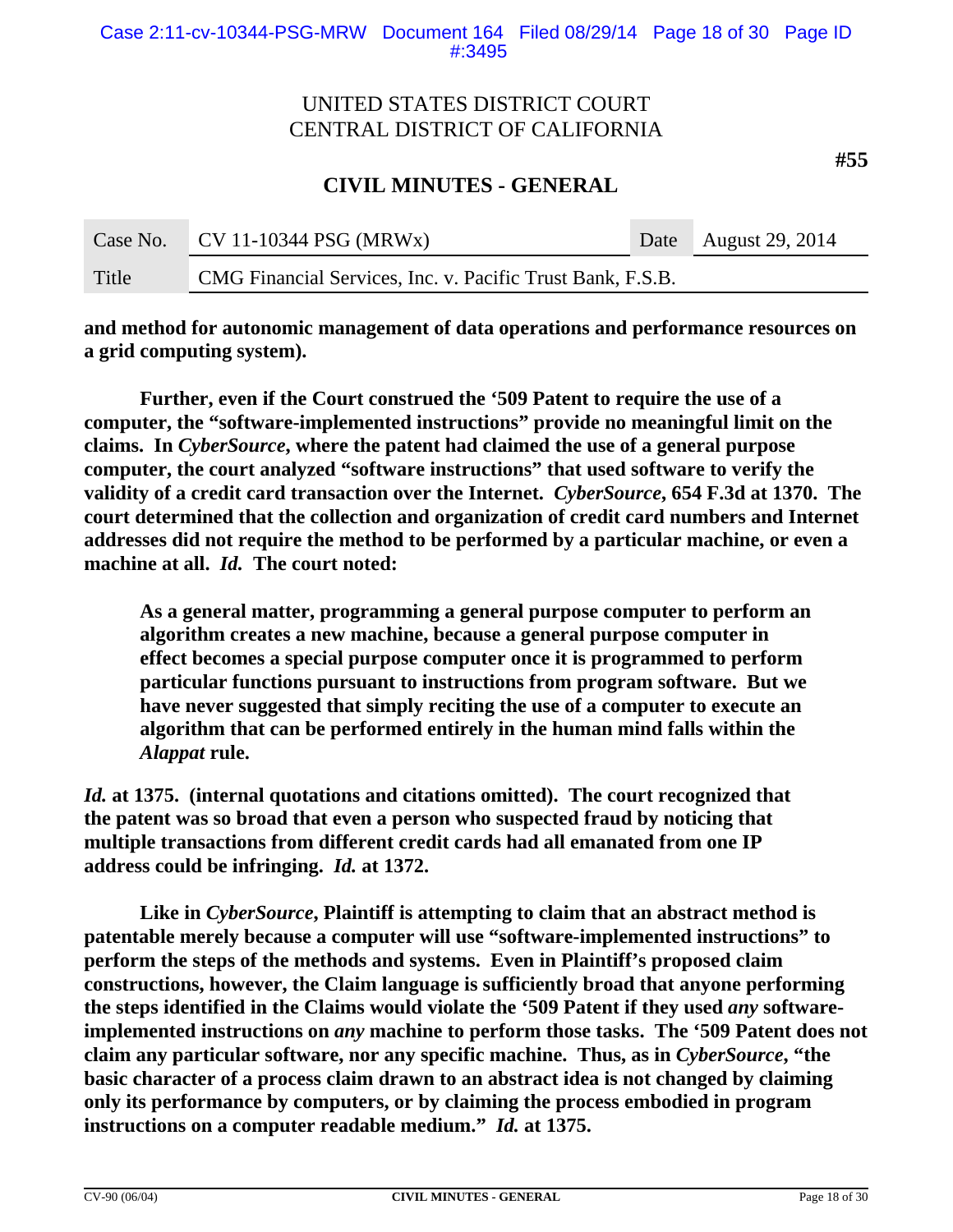### **CIVIL MINUTES - GENERAL**

| Case No. | $\sqrt{C}$ CV 11-10344 PSG (MRWx)                          | Date August 29, 2014 |
|----------|------------------------------------------------------------|----------------------|
| Title    | CMG Financial Services, Inc. v. Pacific Trust Bank, F.S.B. |                      |

**Plaintiff attempts to distinguish** *CyberSource* **by arguing that the Claims require the use of a computer. While** *CyberSource* **recognized that one could not patent program instructions that could be performed in the human mind, it did not conversely hold that where calculations require the use of a computer, program instructions** *are* **necessarily patentable. While there are courts that have interpreted** *CyberSource* **to stand for the proposition that where a computer is required to perform certain steps, a programmed computer is patentable, those cases were called into question when the Supreme Court issued its ruling in** *Mayo.**See Ultramercial***, 657 F.3d at 1330 ("Unlike the claims in** *CyberSource***, the claims here require, among other things, controlled interaction with a consumer via an Internet website, something far removed from** *purely* **mental steps.");** *Island Intellectual Prop. LLC v. Deutsche Bank AG***, No. CV 09-2675 KBF, 2012 WL 386282, at \*8 (S.D.N.Y. Feb. 6, 2012) ("Critical to plaintiffs' claims therefore are exchanges explicitly recognized by the Federal Circuit as taking methods outside of** *CyberSource* **and 'far removed from purely mental steps.' Defendants have also failed to put forth evidence to show that the claimed processes could in fact be performed mentally – or that anyone has ever done so.");** *VS Techs., LLC v. Twitter, Inc***., No. 2:11-CV-43, 2011 WL 4744911, at \*4-6 (E.D. Va. Oct. 5, 2011) (concluding that the patentee presented sufficient evidence that a jury could find that the claims were tied to a particular machine (a computer), were not abstract ideas, could not necessarily be done in a person's mind, and did transform an article by creating real time communications).** 

**Importantly, cases following** *Mayo* **have recognized that even where a computer limitation is present, the claims remain patent ineligible where the computer implementation does not impose meaningful limits on the scope of the claims.** *See Fort Props.,* **671 F.3d at 1322-24 (finding that claims that required the use of a computer to generate "deedshares," as one of the method steps were patent ineligible because the computer limitation did not impose meaningful limits on the method);** *Cardpool,* **2013 WL 245026, at \*4 ("[E]ven assuming,** *arguendo***, that every step in the patent were implemented with a computer, or the magic of the [I]nternet, the invention is unpatentable. Plaintiff's attempt to 'inextricably intertwine' the claim terms with computerized application is unavailing.").****Indeed,** *CyberSource* **and its progeny support Defendant's argument that the Claims are not patentable merely because they purport to require software instructions.**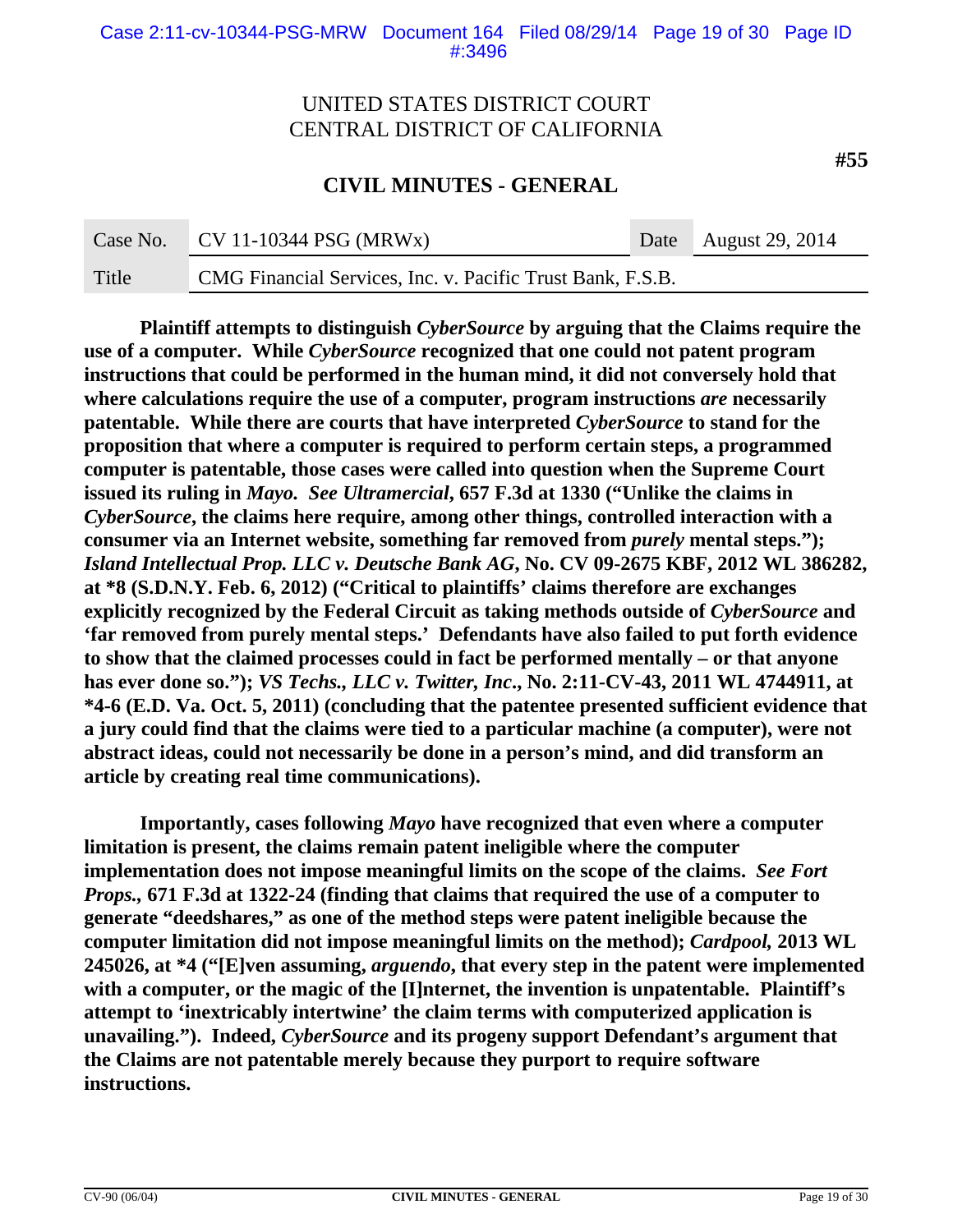**CIVIL MINUTES - GENERAL**

|       | Case No. $CV 11-10344 PSG (MRWx)$                          | Date August 29, 2014 |
|-------|------------------------------------------------------------|----------------------|
| Title | CMG Financial Services, Inc. v. Pacific Trust Bank, F.S.B. |                      |

**Similarly, in** *Glory Licensing LLC v. Toys R Us, Inc.***, No. 09-4252 (FSH), 2011 WL 1870591 (D.N.J. May 16, 2011)***,* **the court recognized that programming instructions are not a meaningful limitation. The court analyzed a system for processing information from a template file to an application program using "content instructions" and "customizable transmission format instructions" on a programmed computer.** *Id.* **at \*2. The court determined that the programmed computer did not constitute a machine under the machine-or-transformation test because it did not impose meaningful limits on the execution of the claimed method steps.** *Id.* **at \*3. The court also discounted the plaintiff's arguments that "content instructions" and "customizable transmission format instructions" converted a general purpose computer into a special purpose machine.** *Id.*  **Specifically, the court noted that the "patent contains no information that defines these generic terms or sheds any light on what the instructions entail, nor who programs them according to what specifications."** *Id***.;** *see also SmartGene, Inc. v. Advanced Biological Labs., SA***, 852 F. Supp. 2d 42, 59 (D.D.C. 2012) ("While the claims reference a "computing device," these references are insufficient to satisfy the machine test. The defendants argue that 'the figures and specification specify how the computer is to be specially programmed to implement the method covered by the Asserted Claims,' but the Court is not persuaded. The patents-in-dispute include no special programming code, nor provide any specific algorithms that the computers would use to perform the database matching or synthesis of expert rules, advisory information, treatment regimens, and patient information.")**

**Like in** *Glory Licensing***, none of the Claims here actually describe any particular software, how it is designed, who designed it, or how it achieves the identified tasks. For example, Claim 1 describes a system for integrating a mortgagor's line of credit mortgage account and checking account while paying off the mortgage loan balance of the mortgagor. (***See* **'509 Patent at col. 4, ll. 6-42.) Based on Plaintiff's preferred constructions, Claim 1 involves software-implemented instructions to make mortgage payments and automatically transfer funds in a way that incorporates ATM cards, pointof-sale cards, electronic fund transfers, computer networks comprising online bill payment systems, personal checks, online access, or software-implemented instructions.** *See id.*  **Claim 11 describes a system that provides a checking account and an integrated line of credit account to a mortgagor. (***Id.* **at col. 6, ll. 1-32.) Plaintiff's construction of Claim 11 includes "[s]oftware-implemented instruction(s) to make mortgage payments by debiting the checking account balance and crediting the line of credit account balance upon receiving a deposit in the checking account." (***See* **Dkt. No. 62, at 32.) Each Claim simply**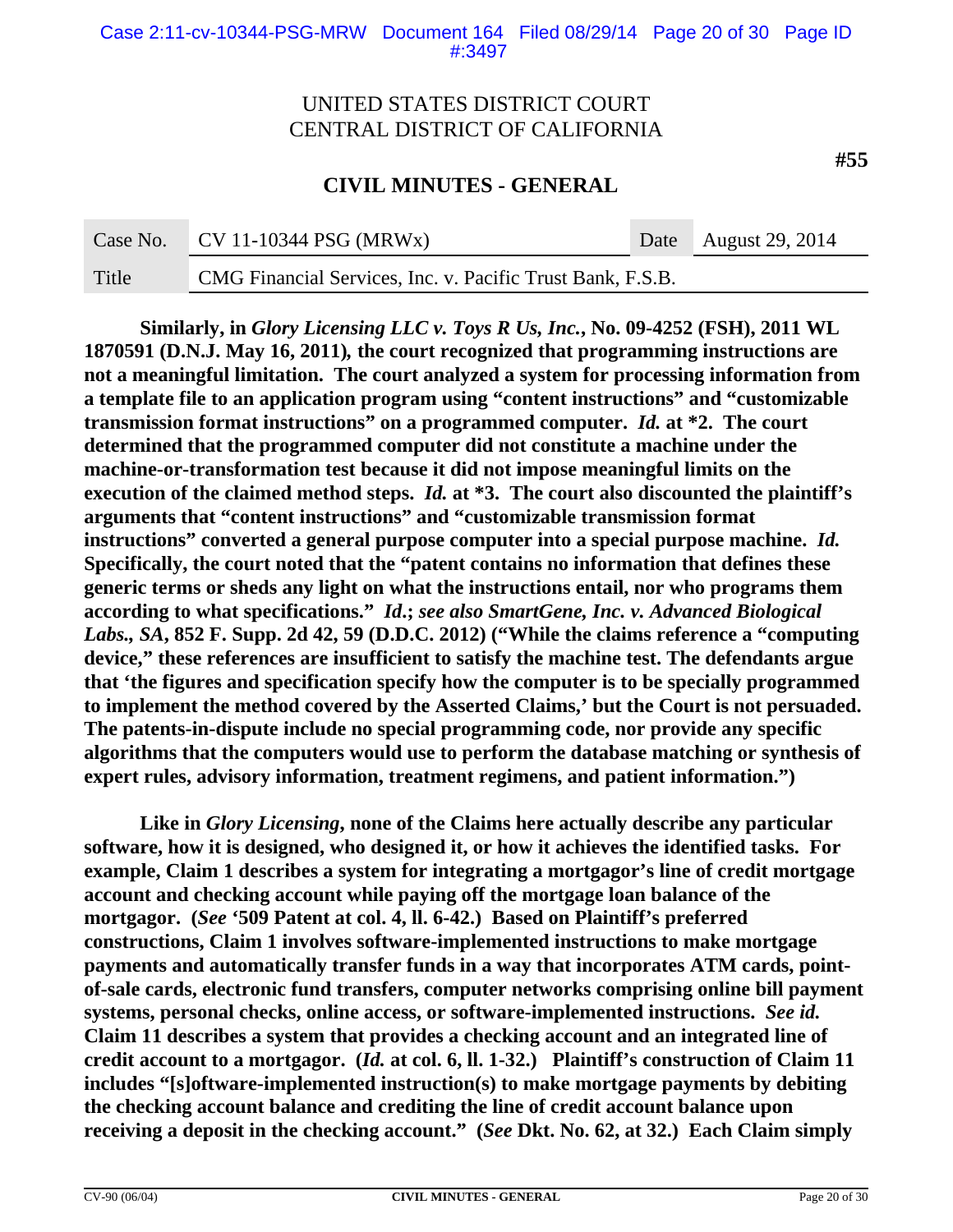**#55**

# **CIVIL MINUTES - GENERAL**

| Case No. | ¶ CV 11-10344 PSG (MRWx)                                   | Date August 29, 2014 |
|----------|------------------------------------------------------------|----------------------|
| Title    | CMG Financial Services, Inc. v. Pacific Trust Bank, F.S.B. |                      |

**cites an abstract idea (***i.e.***, making mortgage payments and automatically transferring funds) and states that it will be achieved via software-implemented instructions. If the '509 Patent actually described the software-implemented instructions, or described a particular machine onto which these software-implemented instructions were programmed, this may confer patentability. However, one cannot merely claim that an abstract idea is tied to a machine by stating that the abstract steps will be performed via software instructions.** 

**The '509 Patent fails to satisfy the machine-or-transformation test because nowhere in the Claims or specification does it recite the use of a particular machine, or any machine. Even when construing the Claims to include "software-implemented instructions," the presence of such instructions alone is not sufficient to confer patentability. A particular machine that has been programmed with software may be patentable; however, claims reciting software-implemented instructions in the abstract are not. Further, even assuming the presence of a computer, Plaintiff has failed to impose meaningful limitations on the Claims such that a specific machine is identified. Thus, the Claims are not patentable pursuant to the machine-or-transformation test.**

### *ii. Abstract Idea*

As mentioned above, the machine-or-transformation test, while an "important and useful clue," is not a dispositive test for patent eligibility. *Bilski*, 130 S. Ct. at 3226. Beyond the machine-or-transformation test, courts have examined precedent to determine whether an invention falls within one of the exceptions to § 101's broad eligibility. *See id.* at 3219 ("Rather than adopting categorical rules that might have wide-ranging and unforeseen impacts, the Court resolves this case narrowly on the basis of this Court's [prior] decisions."). Reviewing precedent for additional guidance beyond the machine-or-transformation test, the Court finds the Claims are directed at non-patentable subject matter.

### *a. Supreme Court's Abstract Idea Jurisprudence*

In *Gottschalk v. Benson,* 409 U.S. 63 (1972), the court invalidated a patent for a method of programming a general purpose computer to convert binary-coded decimal ("BCD") numerals into pure binary code, concluding that the patent claimed nothing more than a patent-ineligible scientific truth or law of nature. *Id.* at 64, 72-73. The court noted that a "novel and useful structure created with the aid of knowledge of scientific truth" could be patent-eligible. *Id.* at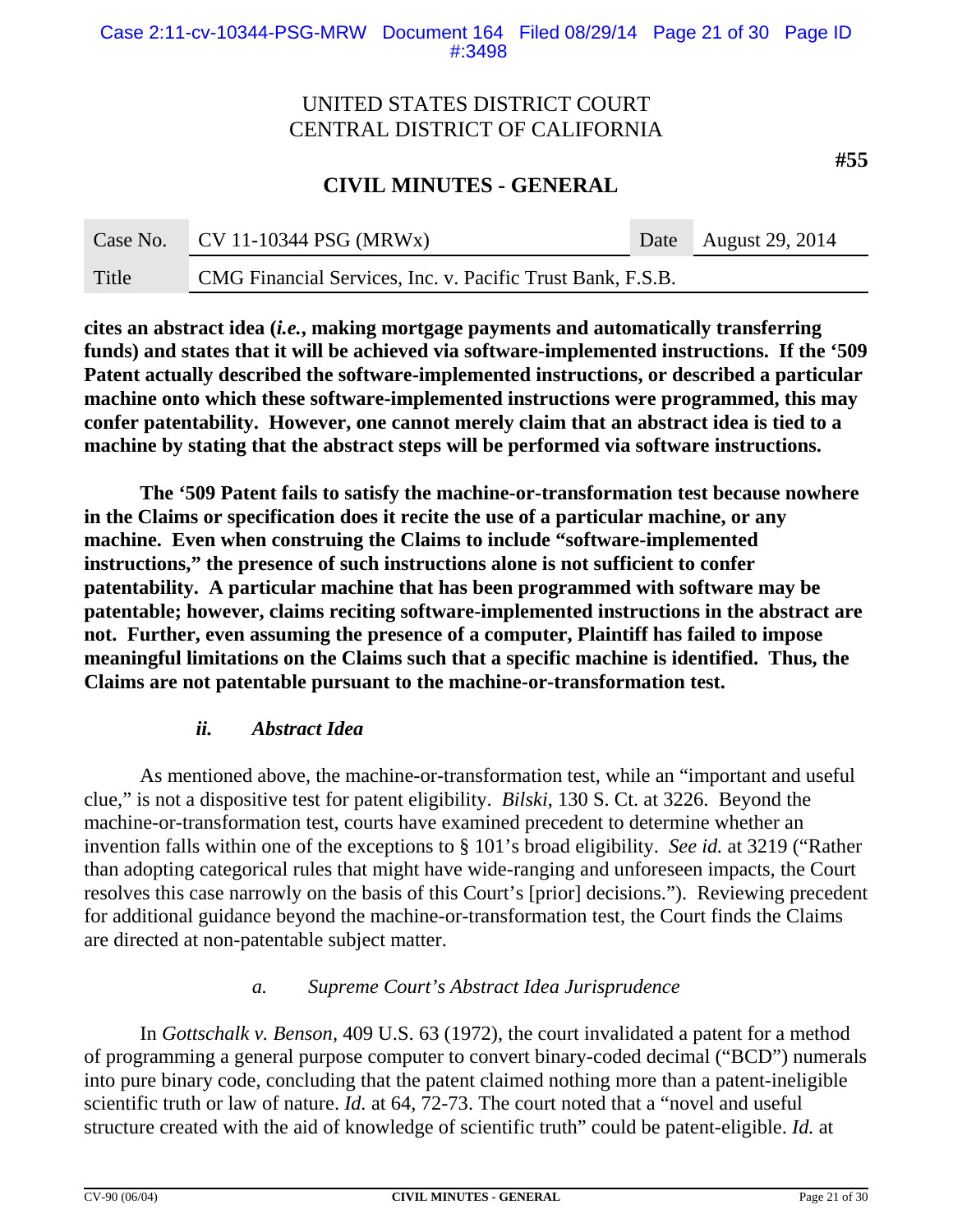### **CIVIL MINUTES - GENERAL**

|       | Case No. $CV 11-10344 PSG (MRWx)$                          | Date August 29, 2014 |
|-------|------------------------------------------------------------|----------------------|
| Title | CMG Financial Services, Inc. v. Pacific Trust Bank, F.S.B. |                      |

67 (internal quotation marks and citation omitted). The court determined, however, that the patent at issue claimed nothing more than a mathematical formula implemented on a generic computer, and thus was invalid under § 101. *See id.* at 68. The court reasoned that the claims were "so abstract and sweeping as to cover both known and unknown uses of the BCD to pure binary conversion" and that allowing the patent "would wholly pre-empt the mathematical formula and in practical effect would be a patent on the algorithm itself." *Id.* at 68-69, 72. Moreover, "[t]he mathematical formula involved here has no substantial practical application except in connection with a digital computer." *Id.* at 71. This, the court explained, would be tantamount to a patent on an idea itself, and could not be maintained under the Patent Act. *See id.*at 71-72.

Six years later, in *Parker v. Flook,* 437 U.S. 584 (1978), the court considered a patent claiming a method for updating "alarm limits" for operating conditions during the catalytic conversion process, such as temperature, pressure, and flow rates. *Id.* at 585. Applying *Benson,* the court held that the claimed process was directed at a non-patentable mathematical formula. The court explained that "[t]he only difference between the conventional methods of changing alarm limits and that described in [the] application ... [is] the mathematical algorithm or formula." *Id.* at 586-87. Thus, "the claims did not describe a discovery that was eligible for patent protection." *Id.* at 587. The court rejected the petitioner's argument "that the presence of specific 'post-solution' activity – the adjustment of the alarm limit to the figure computed according to the formula – distinguishes this case from *Benson* and makes this process patentable." *Id.* at 590. The court reasoned that "post-solution activity, no matter how conventional or obvious in itself, can [not] transform an unpatentable principle into a patentable process." *Id.* To be patentable, "[t]he process itself, not merely the mathematical algorithm, must be new and useful." *Id.* at 591.

In *Diamond v. Diehr,* 450 U.S. 175 (1981), the court applied *Benson* and *Flook* to uphold a patent claiming a "process for curing synthetic rubber which includes in several of its steps the use of a mathematical formula and a programmed digital computer." *Id.* at 177. Although, like the patents invalidated in *Benson* and *Flook,* the patent application in *Diehr* involved a wellknown mathematical formula (the Arrhenius equation), the court reasoned that, unlike in *Benson* and *Flook,* the claims in the *Diehr* patent "do not seek to pre-empt the use of that equation. Rather, they seek only to foreclose from others the use of that equation in conjunction with all of the other steps in their claimed process," such as "installing rubber in a press, closing the mold, constantly determining the temperature of the mold, constantly recalculating the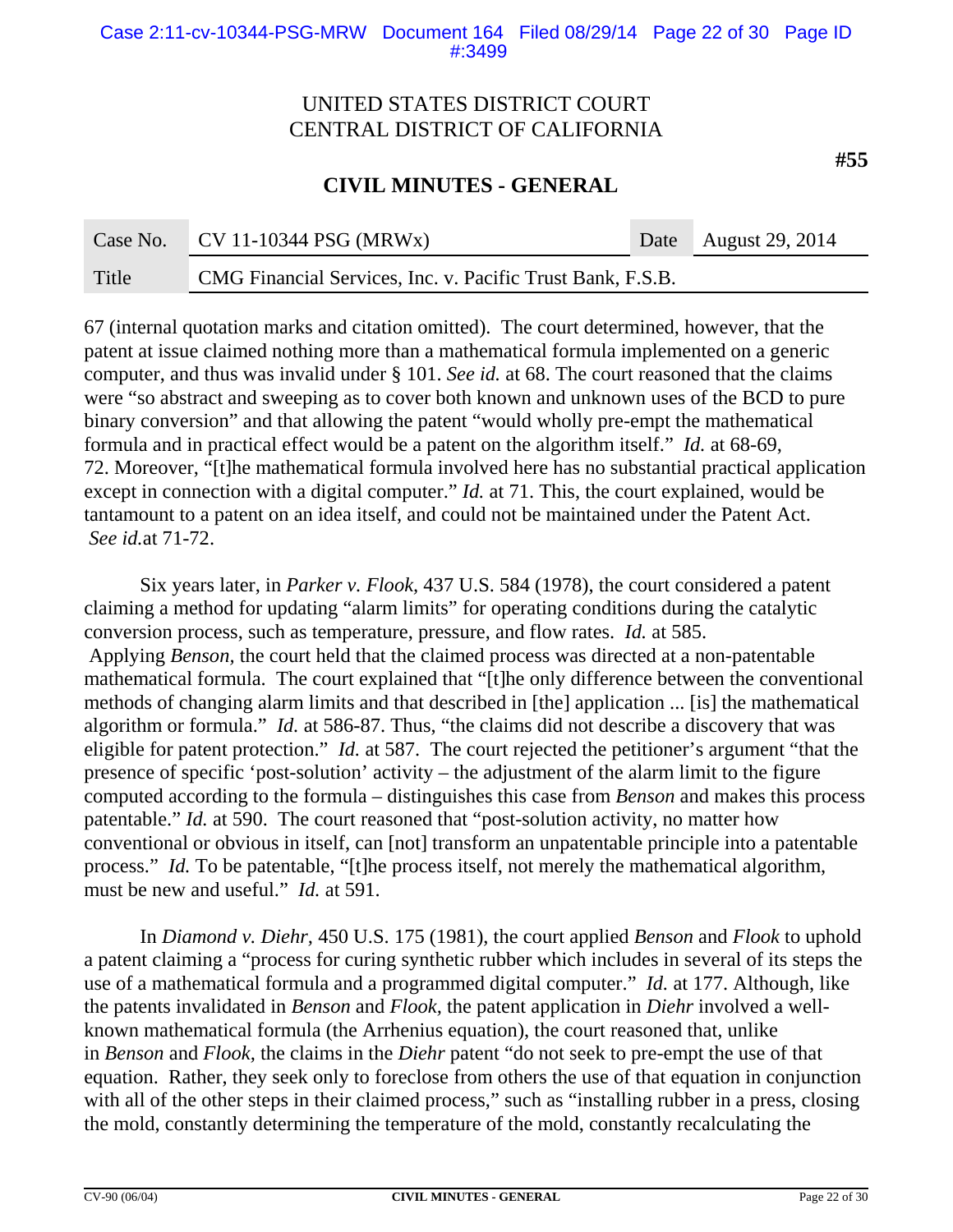#### Case 2:11-cv-10344-PSG-MRW Document 164 Filed 08/29/14 Page 23 of 30 Page ID #:3500

# UNITED STATES DISTRICT COURT CENTRAL DISTRICT OF CALIFORNIA

### **CIVIL MINUTES - GENERAL**

|       | Case No. $CV 11-10344 PSG (MRWx)$                          | Date August 29, 2014 |
|-------|------------------------------------------------------------|----------------------|
| Title | CMG Financial Services, Inc. v. Pacific Trust Bank, F.S.B. |                      |

appropriate cure time through the use of the formula and a digital computer, and automatically opening the press at the proper time." *Id.* at 187. These additional steps rendered the claims patentable as "an *application* of a law of nature or mathematical formula to a known structure or process." *Id.* at 187-88 (emphasis in original). Although "Arrhenius' equation is not patentable in isolation," the court explained, "when a process for curing rubber is devised which incorporates in it a more efficient solution of the equation, that process is at the very least not barred at the threshold by § 101." *Id.* at 187-88. The court held as follows:

A mathematical formula as such is not accorded the protection of our patent laws, *Gottschalk v. Benson,* 409 U.S. 63, 93 S.Ct. 253, 34 L.Ed.2d 273 (1972), and this principle cannot be circumvented by attempting to limit the use of the formula to a particular technological environment. *Parker v. Flook,* 437 U.S. 584, 98 S.Ct. 2522, 57 L.Ed.2d 451 (1978). Similarly, insignificant post-solution activity will not transform an unpatentable principle into a patentable process. *Ibid.* To hold otherwise would allow a competent draftsman to evade the recognized limitations on the type of subject matter eligible for patent protection. On the other hand, when a claim containing a mathematical formula implements or applies that formula in a structure or process which, when considered as a whole, is performing a function which the patent laws were designed to protect (*e.g.,* transforming or reducing an article to a different state or thing), then the claim satisfies the requirements of § 101.

### Id. at 191-92 (footnotes omitted).

In 2010, the *Bilski* court considered a challenge to a patent for a method by which buyers and sellers of commodities could protect, or hedge, against risk of price changes. *See Bilski,* 130 S. Ct. at 3223. Claim 1 of the invention required the following steps:

Initiating a series of transactions between a commodity provider and consumers whereby the consumers purchase the commodity at a certain rate;

Identifying market participants for the commodity having a counter-risk position to the consumers; and

Initiating a series of transactions between the commodity provider and the market participants at a second rate in a manner that permits the market participant transactions to balance the risk position of the consumer transactions.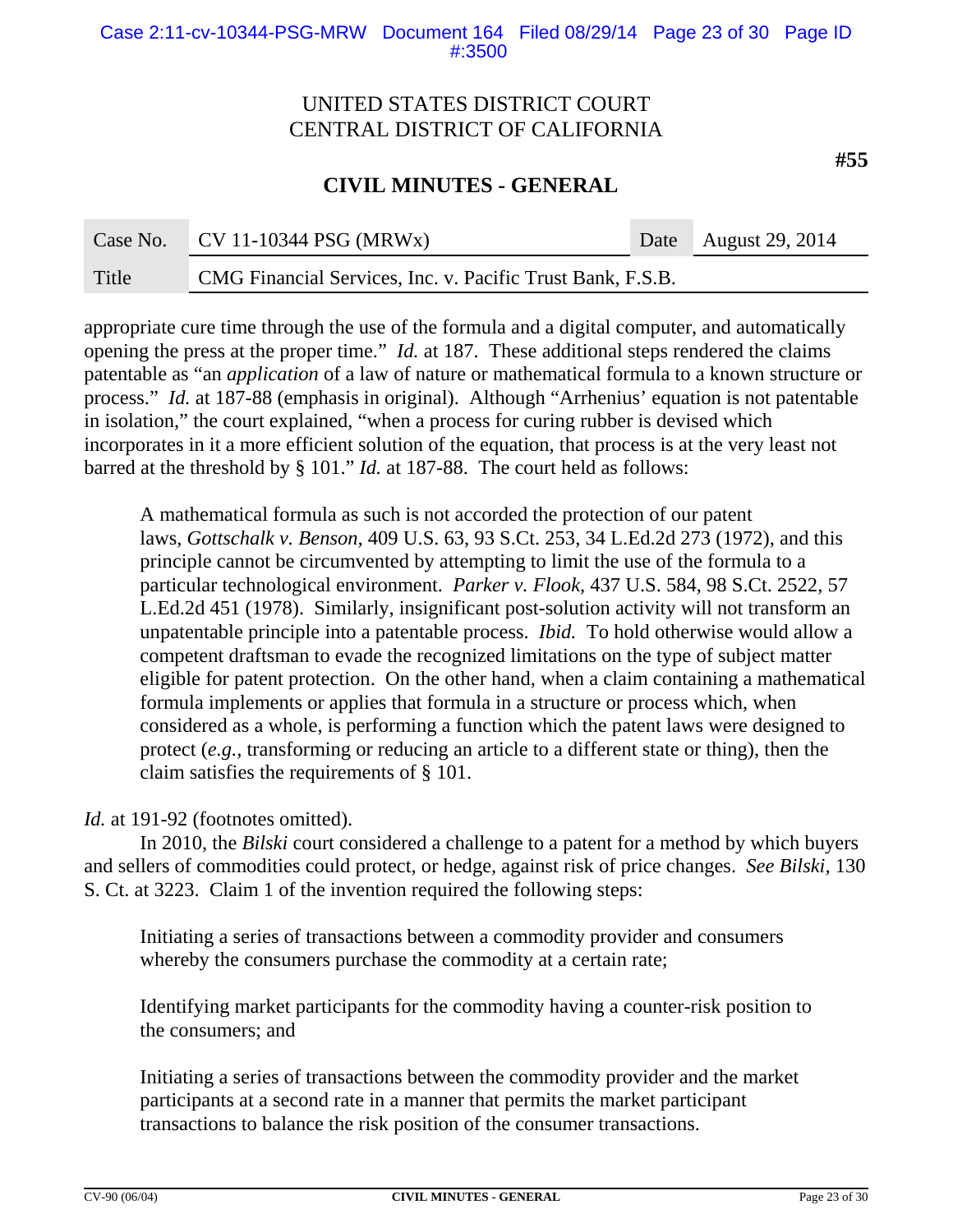**CIVIL MINUTES - GENERAL**

| Case No. | $CV 11-10344 PSG (MRWx)$                                   | Date August 29, 2014 |
|----------|------------------------------------------------------------|----------------------|
| Title    | CMG Financial Services, Inc. v. Pacific Trust Bank, F.S.B. |                      |

*Id.* at 3223-24. Claim 4 incorporated the steps listed in claim 1 into a mathematical formula. *Id.* at 3223. The remaining claims at issue in *Bilski* explained how claims 1 and 4 could be applied in the energy market. *Id.* at 3224.

The court concluded that the claims at issue in *Bilski* did not satisfy the requirements of § 101. *Id.* at 3229-30. Specifically, the court reasoned that claims 1 and 4 merely explained the basic concept of hedging, which "is an unpatentable abstract idea." *Id.* at 3231. "Allowing petitioners to patent risk hedging would pre-empt use of this approach in all fields, and would effectively grant a monopoly over an abstract idea." *Id.* Regarding the remaining claims, which were confined to the energy market, the court explained that "limiting an abstract idea to one field of use or adding token postsolution components [does] not make the concept patentable." *Id.* Thus, these claims were also characterized as abstract and ineligible for patent protection. *Id.*

Two years later, in *Mayo Collaborative Servs. v. Prometheus Labs., Inc.,* 566 U.S. \_\_, 132 S. Ct. 1289 (2012), the court drew a line between patent-ineligible concepts and patenteligible applications of those concepts. At issue in *Mayo* were "patent claims covering processes that help doctors who use thiopurine drugs to treat patients with autoimmune diseases determine whether a given dosage level is too low or too high. The claims purport[ed] to apply natural laws describing the relationships between the concentration in the blood of certain thiopurine metabolites and the likelihood that the drug dosage will be ineffective or induce harmful sideeffects." *Id.* at 1294. Drawing on *Benson, Flook, Diehr,* and *Bilski,* the *Mayo* Court reaffirmed that "a process is not unpatentable simply because it contains a law of nature or a mathematical algorithm." *Id.* at 1293 (internal quotation marks and citations omitted). The court explained that although a law of nature or mathematical formula itself is not patent-eligible, "'an *application* of a law of nature or mathematical formula to a known structure or process may well be deserving of patent protection.'" *Id.* (quoting *Diehr,* 450 U.S. at 187). The court emphasized, "to transform an unpatentable law of nature into a patent-eligible *application* of such a law, one must do more than simply state the law of nature while adding the words 'apply it.'" *Id.* at 1294.

The court then set out a two-part framework for distinguishing between patent-ineligible concepts (*i.e.,* laws of nature, natural phenomena, and abstract ideas) and patent-eligible applications of those concepts. First, a court must determine whether the claims are directed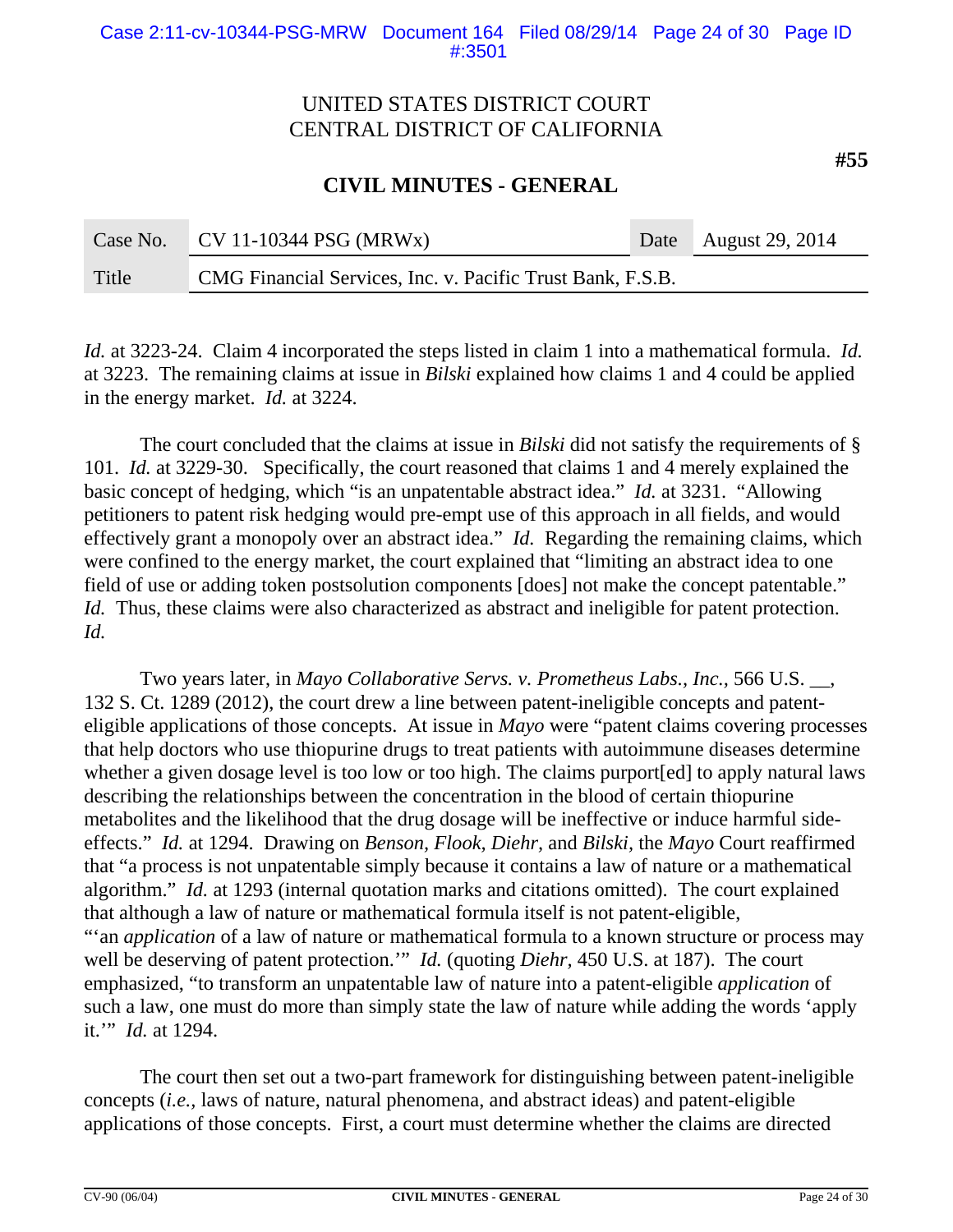#### Case 2:11-cv-10344-PSG-MRW Document 164 Filed 08/29/14 Page 25 of 30 Page ID #:3502

# UNITED STATES DISTRICT COURT CENTRAL DISTRICT OF CALIFORNIA

### **CIVIL MINUTES - GENERAL**

| Case No. | $\sqrt{CV 11-10344} PSG (MRWx)$                            | Date August 29, 2014 |
|----------|------------------------------------------------------------|----------------------|
| Title    | CMG Financial Services, Inc. v. Pacific Trust Bank, F.S.B. |                      |

toward laws of nature, natural phenomena, or abstract ideas. *Id.* If so, the court must ask if there is something else in the claims, *i.e.*, an "inventive concept," sufficient to ensure that the patent in practice amounts to significantly more than a patent upon the [ineligible concept] itself." *Id.* Applying that framework, the court determined at step one that the claimed process was directed to a patent ineligible concept because it was equivalent to a law of nature, "namely, relationships between concentrations of certain metabolities in the blood and the likelihood that a dosage of a thiopurine drug will prove ineffective or cause harm." *Id.* at 1296. Moreover, the court reasoned, "upholding the patents would risk disproportionately tying up the use of the underlying natural laws, inhibiting their use in the making of further discoveries." *Id.* at 1294. Proceeding to step two, the court held that the combination of steps recited in the patent application was not enough to render the claimed process a novel *application* of the law of nature. It reasoned that "the steps in the claimed processes (apart from the natural laws themselves) involve well-understood, routine, conventional activity previously engaged in by researchers in the field," *id.,* and "simply appending conventional steps, specified at a high level of generality, to laws of nature, natural phenomena, and abstract ideas cannot make those laws, phenomena, and ideas patentable," *id.* at 1300. Accordingly, the court held that the claimed process was patent-ineligible.

Most recently, in *Alice Corp. Pty. Ltd. v. CLS Bank Int'l*, 573 U.S. \_\_, 134 S. Ct. 2347 (2014), the court considered a patent claiming "a method of exchanging financial obligations between two parties using a third-party intermediary to mitigate settlement risk," in which "[t]he intermediary creates and updates 'shadow' records to reflect the value of each party's actual accounts held at 'exchange institutions,' thereby permitting only those transactions for which the parties have sufficient resources." *Id.* at 2356. To determine whether the patent claimed a patent-eligible process, the court applied the two-step framework articulated in *Mayo*. At step one, the court held that "[i]t follows from our prior cases, and *Bilski* in particular, that the claims at issue here are directed to an abstract idea." *Id.* The court explained that "[l]ike the risk hedging in *Bilski*, the concept of intermediated settlement is 'a fundamental economic practice long prevalent in our system of commerce'" and "[t]he use of a third-party intermediary . . . is also a building block of the modern economy"; "[t]hus, intermediated settlement, like hedging, is an 'abstract idea' beyond the scope of § 101." *Id.* The court emphasized that to constitute an "abstract idea" under its jurisprudence, a claim need not be addressed to a "preexisting, fundamental truth," such as a law of nature or mathematical formula; as in *Bilski*, a "method of organizing human activity" may be impermissibly abstract if it is grounded in a fundamental practice. *Id.* at 2356-57.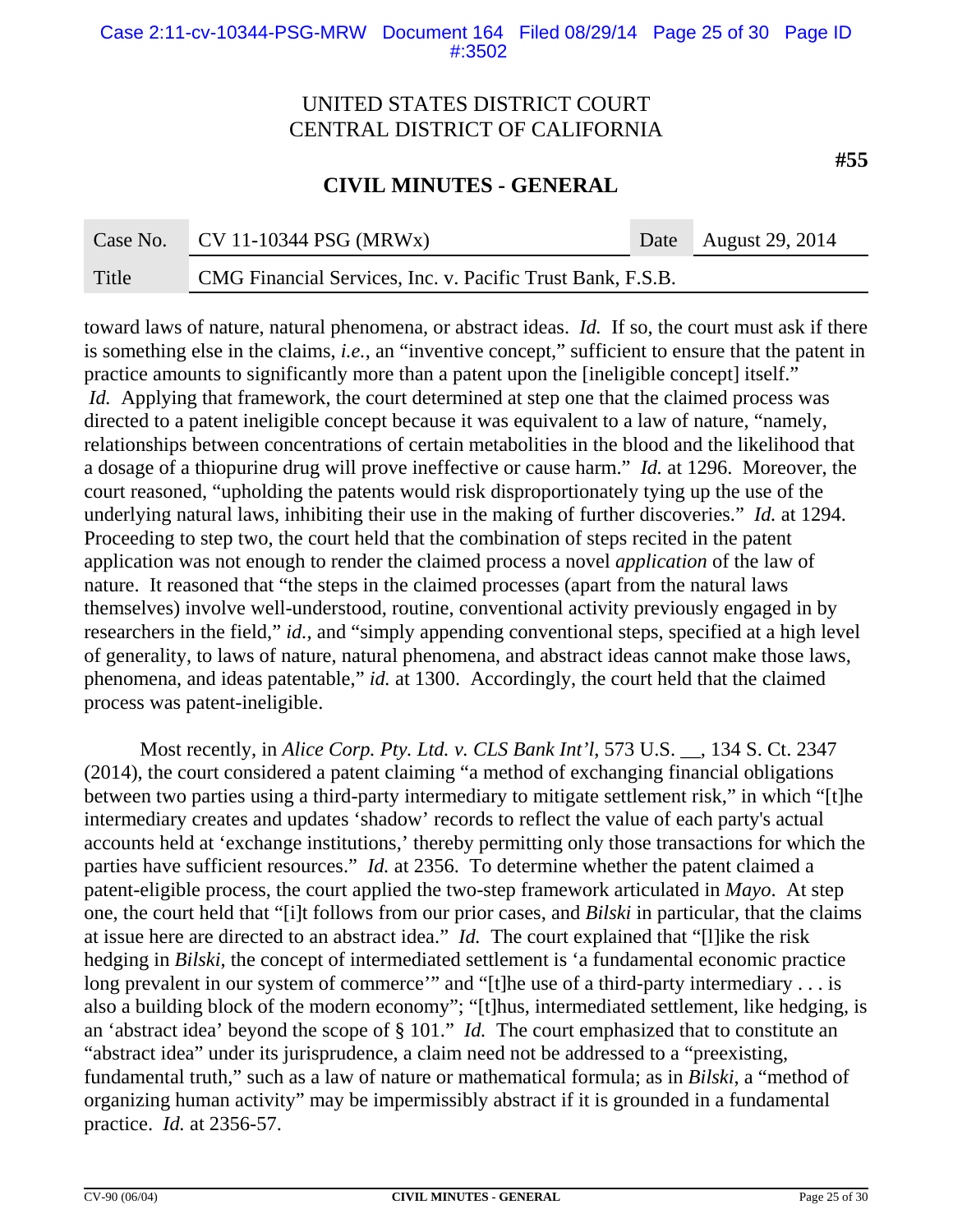### **CIVIL MINUTES - GENERAL**

| Case No. | $CV 11-10344 PSG (MRWx)$                                   | Date August 29, 2014 |
|----------|------------------------------------------------------------|----------------------|
| Title    | CMG Financial Services, Inc. v. Pacific Trust Bank, F.S.B. |                      |

At step two of the *Mayo* analysis, the court explained, "the relevant question is whether the claims . . . do more than simply instruct the practitioner to implement the abstract idea of intermediated settlement on a generic computer." *Id.* at 2359. The representative method claim at issue in *Alice Corp.* recited the following steps: (1) "creating" shadow records for each counterparty to a transaction; (2) "obtaining" start-of-day balances based on the parties' realworld accounts at exchange institutions; (3) "adjusting" the shadow records as transactions are entered, allowing only those transactions for which the parties have sufficient resources; and (4) issuing irrevocable end-of-day instructions to the exchange institutions to carry out the permitted transactions. *Id.* Analyzing each element of the method claim separately, the court held that "the function performed by the computer at each step of the process is '[p]urely conventional,'" and thus could not qualify as an "inventive concept." *Id.* at 2359 (quoting *Mayo,* 132 S. Ct. at 1299). The Court explained that using a computer "to create and maintain 'shadow accounts'" is commensurate with "electronic recordkeeping – one of the most basic functions of a computer"; likewise "use of a computer to obtain data, adjust account balances, and issue automated instructions" amounts to "'well-understood, routine, conventional activit[ies]' previously known to the industry." *Id.* (quoting *Mayo,* 132 S. Ct. at 1299). Accordingly, "each step does no more than require a generic computer to perform generic computer functions." *Id.* The court then considered the computerized steps as an "ordered combination," and held that considering the claims as a whole "'add[ s] nothing ... that is not already present when the steps are considered separately.'" *Id.* (quoting *Mayo,* 132 S. Ct. at 1298) ("Viewed as a whole, petitioner's method claims simply recite the concept of intermediated settlement as performed by a generic computer."). "Under our precedents," the court explained, "that is not 'enough' to transform an abstract idea into a patent-eligible invention." *Id.* at 2359-60 (citation and emphasis omitted).

### *b. Applying Alice Corp./Mayo Framework*

Applying the foregoing abstract idea jurisprudence, we must first determine whether the claims of the '509 Patent are directed towards a patent-ineligible concept. *See Alice Corp.*, 134 S. Ct. at 2355.

Defendant urges the Court to construe the '509 Patent claims as being directed towards the abstract idea of " the concept of minimizing interest on pending loans by applying balances on other accounts to offset those loans." (Def. Supp. Br. at 5.) In Opposition, Plaintiff argues that the '509 Patent's claims are not directed towards an abstract idea, but rather are "directed to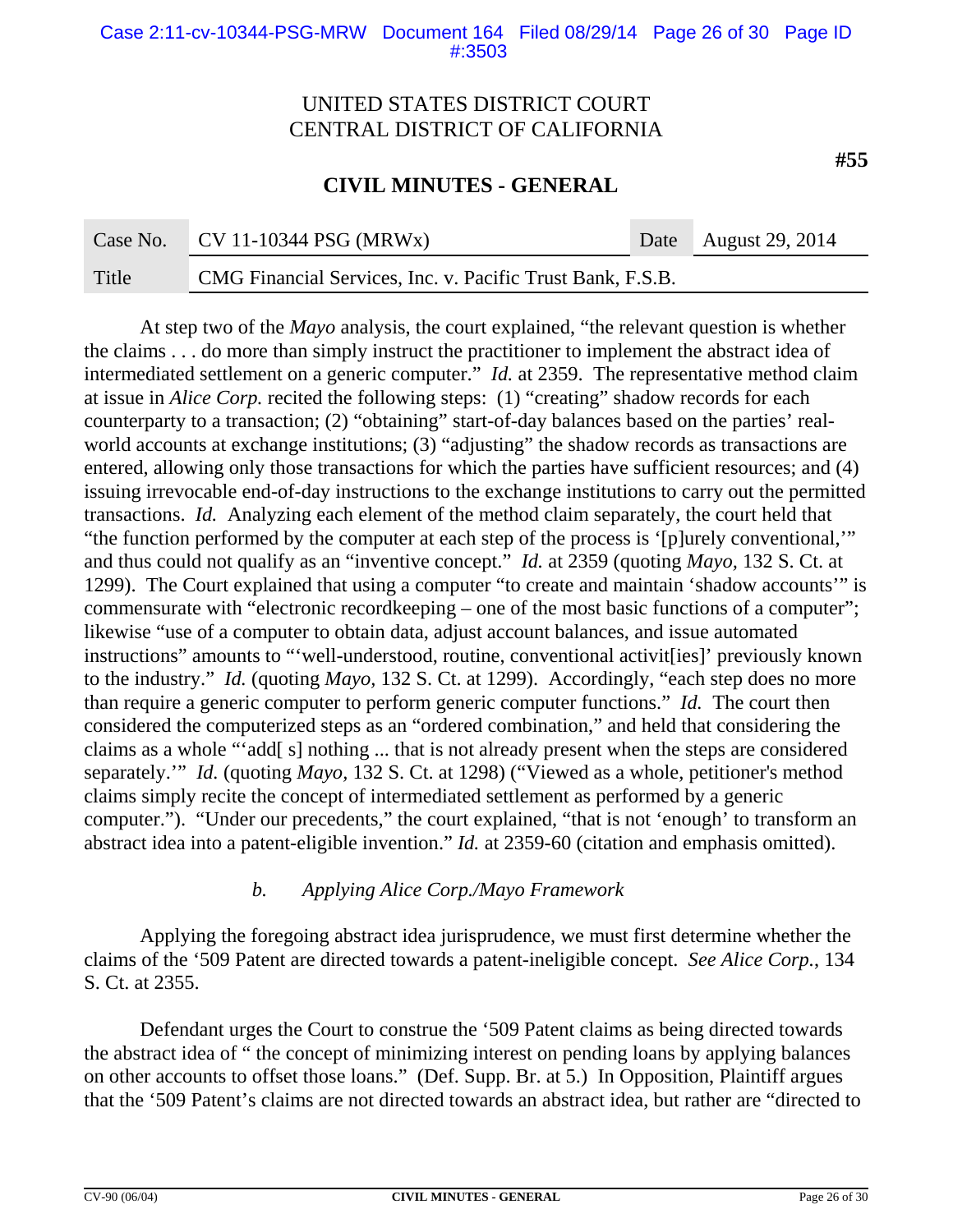### **CIVIL MINUTES - GENERAL**

| Case No. | $\sqrt{\text{CV }11\text{-}10344\text{ PSG (MRWx)}}$       | Date August 29, 2014 |
|----------|------------------------------------------------------------|----------------------|
| Title    | CMG Financial Services, Inc. v. Pacific Trust Bank, F.S.B. |                      |

specific, narrowly-described methods and systems of structuring and operating integrated accounts." (Pl. Supp. Br. at 4.)

We find that the '509 Patent's eleven Claims are directed at the abstract idea of a mortgagee paying down a mortgage early when funds are available and borrowing funds as needed to reduce the overall interest charged by the mortgage. The Claims are not tied to a specific structure or machine, as discussed at length above. *See Digitech Image Tech. v. Elecs. For Imaging*, \_\_ F.3d \_\_, 2014 WL 3377201, at \*4 (Fed. Cir. July 11, 2014) (finding patent at issue "claims an abstract idea because it describes a process of organizing information through mathematical correlations and is not tied to a specific structure or machine."). Specifically, Claim 1 recites the system for integrating a credit mortgage account and a checking account, periodically receiving deposits in a checking account, and transferring funds between accounts. Similarly, Claims 3 and 11 describe associating two accounts together, depositing funds into an account, moving funds between accounts, and withdrawing funds. Claims 2 and 4 require a credit limit on a line of credit, and Claims 7-10 describe the requirement of transferring funds between accounts to reflect the interest charged. These claims merely recite basic, longstanding banking principles. *See Bilski*, 130 S. Ct. at 3218 (finding longstanding economic practice of risk-hedging to be an abstract idea); *Alice Corp.*, 134 S. Ct. at 2356-57 (finding concept of intermediate settlement to be a "fundamental economic practice long prevalent in our system of commerce" and an abstract idea) (citation and quotation marks omitted). Finally, Claims 5 and 6 add the step of determining how much money a customer would save by paying down a mortgage balance early. This is simply an undisclosed mathematical formula, which, like an abstract idea, cannot be patented. *See Benson,* 409 U.S. at 68; *see also Bilski*, 130 S. Ct. at 3231 ("The concept of hedging, described in claim 1 and reduced to a mathematical formula in claim 4, is an unpatentable abstract idea . . ."). None of the elements in these Claims limit the level of their inherent abstraction.

Viewing them independently and taken together with the limitations contained in the dependent claims, the system claims and the method claims "add nothing of substance to the underlying abstract idea" of a mortgagee paying down a mortgage early when funds are available and then borrowing funds as needed, to reduce the total interest paid on the mortgage. *Alice Corp.*, 134 U.S. at 2360 ("the system claims are no different from the method claims in substance," and thus "they too are patent ineligible under § 101."). Accordingly, the '509 Patent's eleven Claims do not recite anything other than abstract ideas.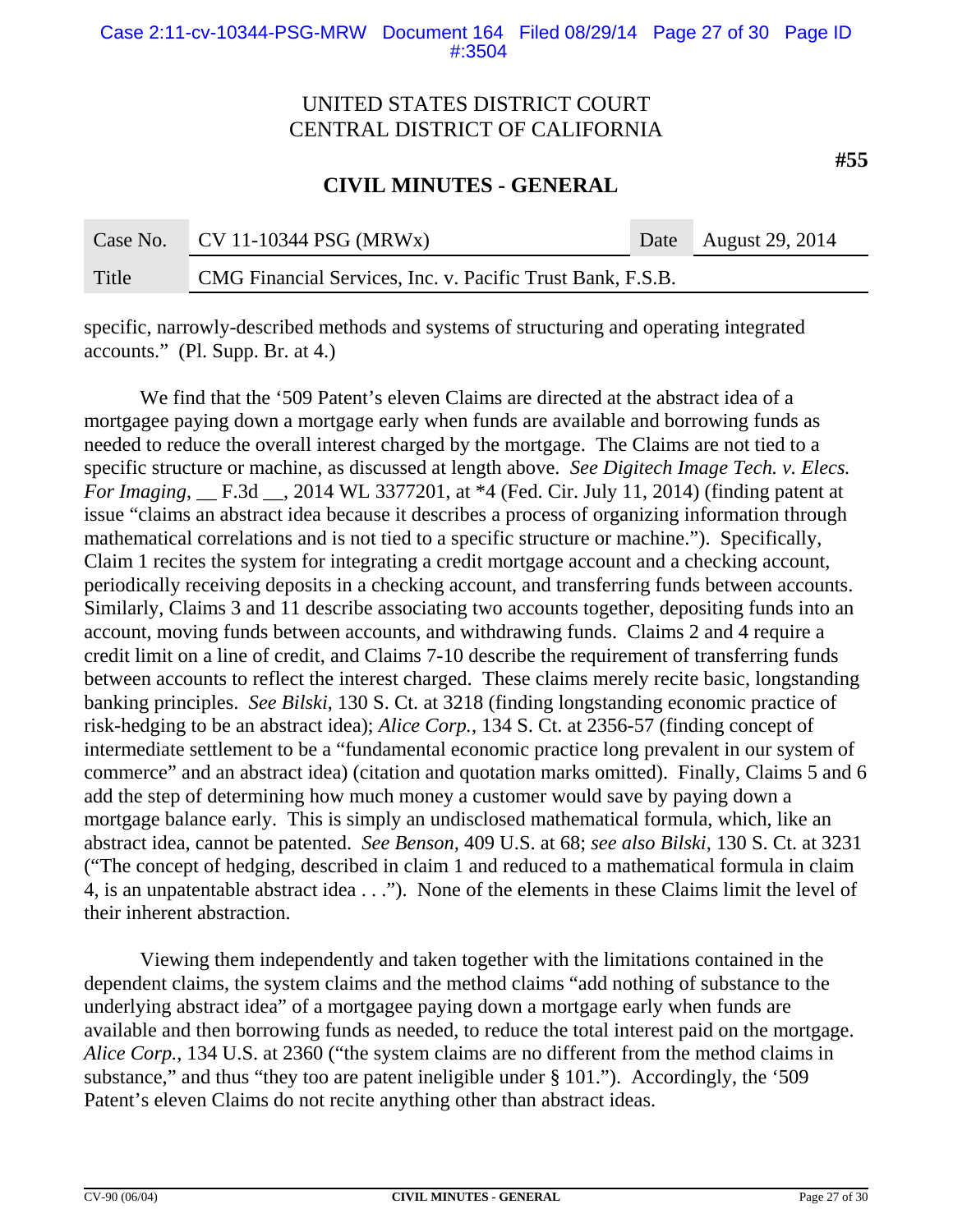**CIVIL MINUTES - GENERAL**

|       | Case No. $CV 11-10344 PSG (MRWx)$                          | Date August 29, 2014 |
|-------|------------------------------------------------------------|----------------------|
| Title | CMG Financial Services, Inc. v. Pacific Trust Bank, F.S.B. |                      |

Having determined that the Claims are directed at abstract ideas, we next evaluate whether the claims or elements of the claims contain an "inventive concept" capable of transforming the abstract idea into a patent-eligible application of that idea. *See Alice Corp.*, 134 S. Ct. at 2357.

Plaintiff argues that "[t]he [C]laims of the '509 Patent recite multiple additional elements that, in combination, add up to an 'inventive concept' that is sufficient to transform the alleged 'abstract idea' into a patent-eligible invention." (Pl. Supp. Br. at 7.) Plaintiff also argues that the '509 Patent's Claims "improve their technological field" as did the patented claims upheld by the Supreme Court in *Diehr*. (*Id.* at 7-8 ("As in *Diehr*, the claimed methods and systems provide for constantly monitoring the balances in the different parts of the integrated account and readjusting such balances according to an algorithm through specifically calculated transfers of funds between the two parts of the integrated account, thereby solving practical problems by preventing failed transactions and unnecessary interest expenses.").) Further, Plaintiff argues that the '509 Patent claims a narrow commercial application that does not prevent the use of any abstract idea in all fields. (*Id.* at 3-10.)

Looking at the methods and systems claimed, separately and as an ordered combination, *Alice Corp.*, 134 S. Ct. at 2359, the '509 Patent claims the deposit, transfer, and withdrawal of funds to make account balance adjustments, the computation of interest, and calculation of interest savings. Fundamentally, each of these claimed methods and systems are routine and conventional banking activities; they require the performance of a series of functions already known to, and used regularly in, the banking industry. *Id.* at 2359-60. The claimed methods and systems do not transform the claimed abstract ideas into a patent-eligible invention. *Id.* at 2360.

Moreover, Plaintiff's attempt to construe the '509 Patent in the same light as the patent in *Dierh* is unavailing. In *Dierh*, the patented invention improved the existing technology for curing rubber. 450 U.S. at 178-79. The *Dierh* patent applied a known industry formula "to transform[] or reduce[] an article to a different state or thing." *Id.* at 191-92. In contrast, here, as in *Alice Corp.*, the '509 Patent's claimed methods and systems do not improve the function of a computer nor do they improve banking technology. *See Alice Corp.*, 134 S. Ct. 2359 ("The method claims do no, for example, purport to improve the functioning of the computer itself . . . [n]or do they effect an improvement in any other technology or technological field.") (citations omitted). Instead, the claimed systems and methods simply move money between a mortgagee's bank accounts to minimize mortgage interest charges based on various calculations, which fall well short of actually transforming "an article to a different state or thing," *Diehr*, 450 U.S. at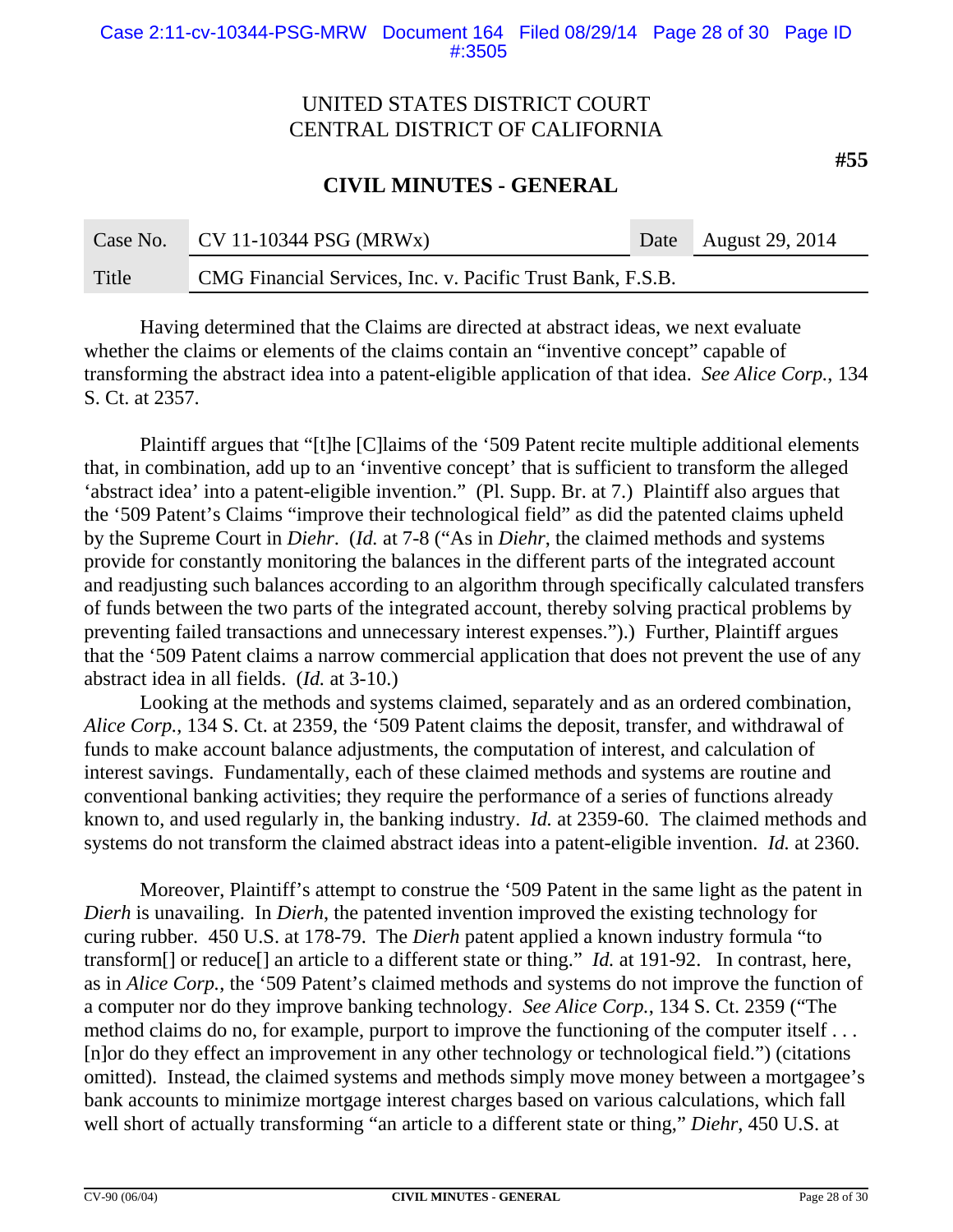### **CIVIL MINUTES - GENERAL**

| Case No. | $\sqrt{\text{CV }11\text{-}10344\text{ PSG (MRWx)}}$       |  | Date August 29, 2014 |
|----------|------------------------------------------------------------|--|----------------------|
| Title    | CMG Financial Services, Inc. v. Pacific Trust Bank, F.S.B. |  |                      |

191-92, demonstrating that the claimed systems and methods do not contain the necessary "inventive concept," *Alice Corp.*, 134 S. Ct. at 2357.

To its detriment, Plaintiff relies on the patent examiner's ultimate approval of the '509 Patent following challenges based on § 101 to argue that the Claims are patentable applications of abstract ideas. Notably, the patent examiner evaluated and approved the Patent prior to *Bilski*, *Mayo*, and *Alice Corp*., which explains why the patent examiner would have approved the Patent at that time. Had the patent examiner had the benefit of these decisions when evaluating Plaintiff's application, he or she should not have approved it.

Finally, Plaintiff's contention that the '509 Patent's commercial applications render it patent eligible is without merit. Although "inventions with specific applications or improvements to technologies in the marketplace are not likely to be so abstract that they override the statutory language and framework of the Patent Act," *Research Corp.*, 627 F.3d at 862-63, in the context of business method patents, like the '509 Patent, courts have invalidated patents directed at abstract ideas despite their commercial applications. *See, e.g., Cybersource*, 654 F.3d at 1372-77 (invalidating patent for method and system for detecting fraud in credit card transactions); *Amazon*, 2012 WL 3985118, at \*1 (invalidating patent for an automatic pricing method and apparatus for use in electronic commerce environments); *PerkinElmer, Inc. v. Intema, Ltd.,* 496 F. App'x 65, 66 (Fed. Cir. 2012) (invalidating patent for prenatal non-invasive screening to determine the risk that a fetus has Down's syndrome). We follow these cases in rejecting Plaintiff's argument.

Thus, because none of the Claims at issue meaningfully limit the abstract idea of paying down a mortgage early when funds are available and then borrowing funds as needed to reduce the overall interest charged by the mortgage, the Court finds the claims unpatentable under the Supreme Court's abstract idea jurisprudence as well.

The '509 Patent's eleven Claims fail the machine-or-transformation test and the Supreme Court's abstract idea jurisprudence requires the Court to find the Claims are directed to abstract ideas and are not patentable. Accordingly, Defendant has proven that the '509 Patent is invalid as a matter of law and entry of summary judgment in Defendant's favor is proper.

### V. Conclusion